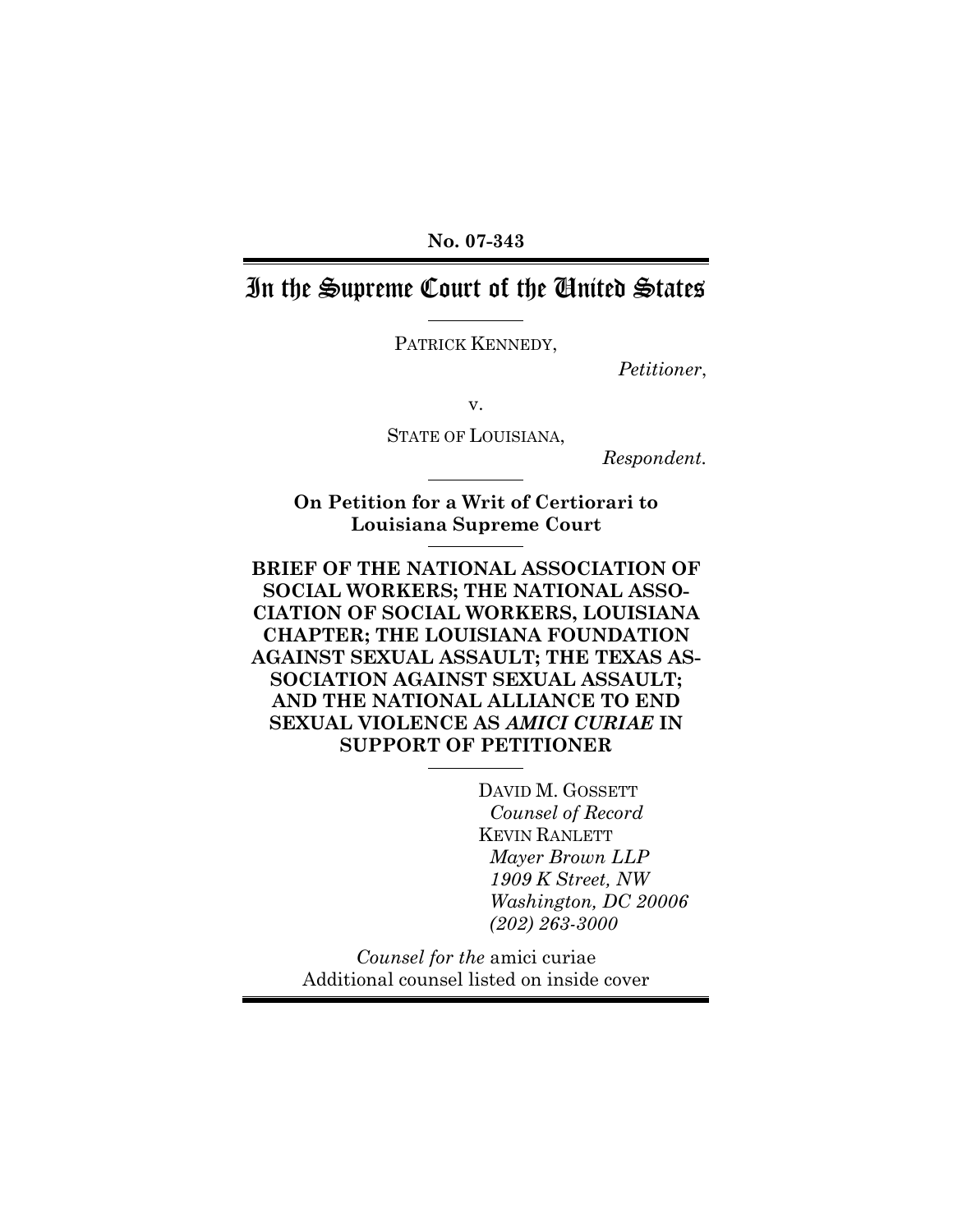CAROLYN I. POLOWY SHERRI MORGAN *National Association of Social Workers 750 First St. NE Suite 700 Washington, DC 20002 (202) 336-8282 Counsel for* amici *the National Association of Social Workers and the National Association of Social Workers, Louisiana Chapter*

JOSEPH THAI *University of Oklahoma College of Law 300 Timberdell Road Norman, OK 73019 (405) 325-4699*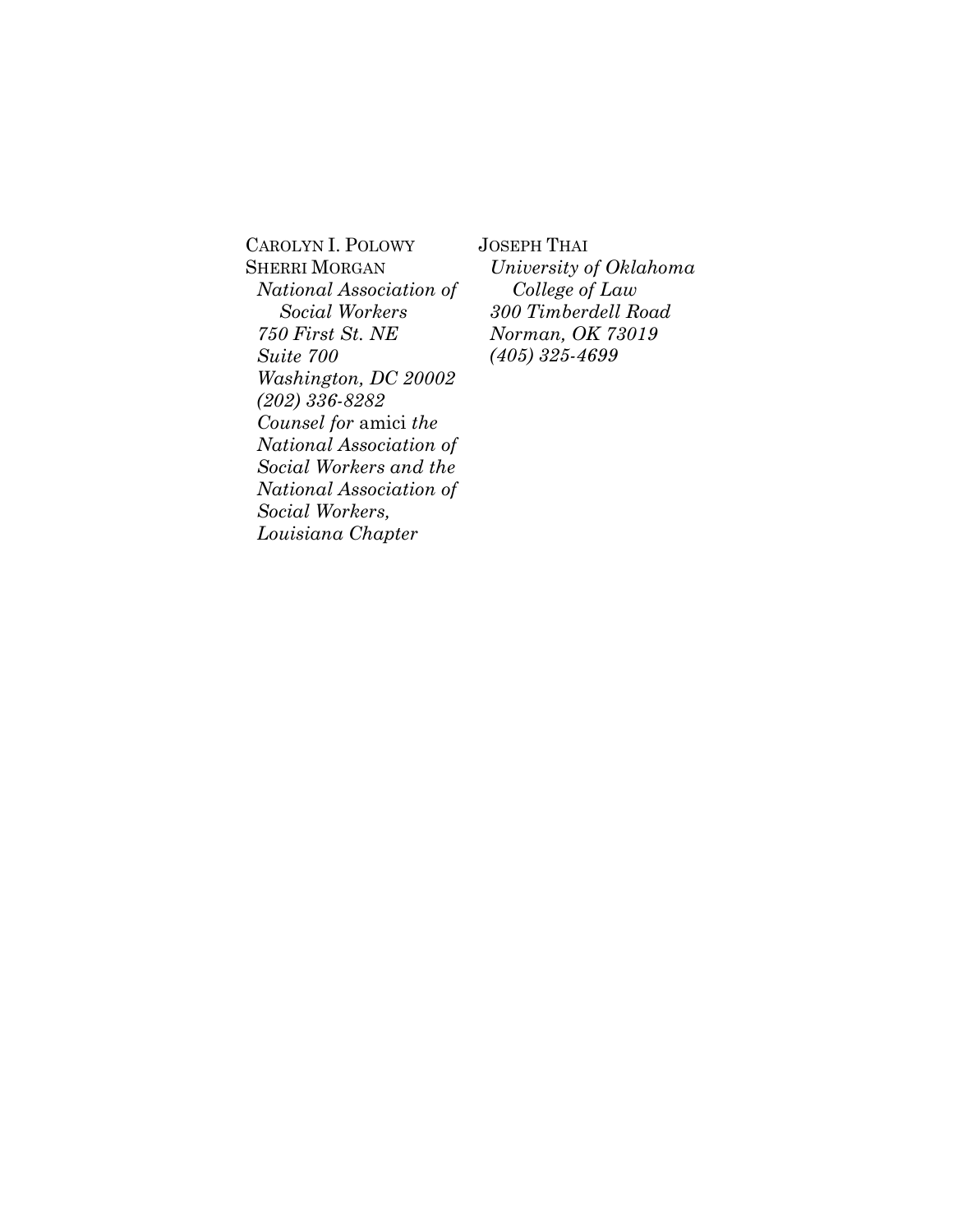# **TABLE OF CONTENTS**

| ٠ |
|---|
|---|

| INTEREST OF THE AMICI CURIAE 1                                                                                                                                                                       |
|------------------------------------------------------------------------------------------------------------------------------------------------------------------------------------------------------|
|                                                                                                                                                                                                      |
|                                                                                                                                                                                                      |
| The Court Should Intervene Now To<br>Eliminate The Death Penalty For Child<br>Rape, A Penalty That Harms Abused<br>Children Rather Than Helps Them. 5                                                |
| A. Permitting the death penalty for child<br>rape will worsen the problem of                                                                                                                         |
| B. Allowing Louisiana to execute child<br>rapists will increase the incentives on<br>child molesters to kill their victims. 12                                                                       |
| C. The Louisiana statute would subject<br>child victims to an increased number of<br>trials and appeals, forcing them to<br>relive painful events repeatedly and<br>disrupting the healing process14 |
| -20                                                                                                                                                                                                  |

i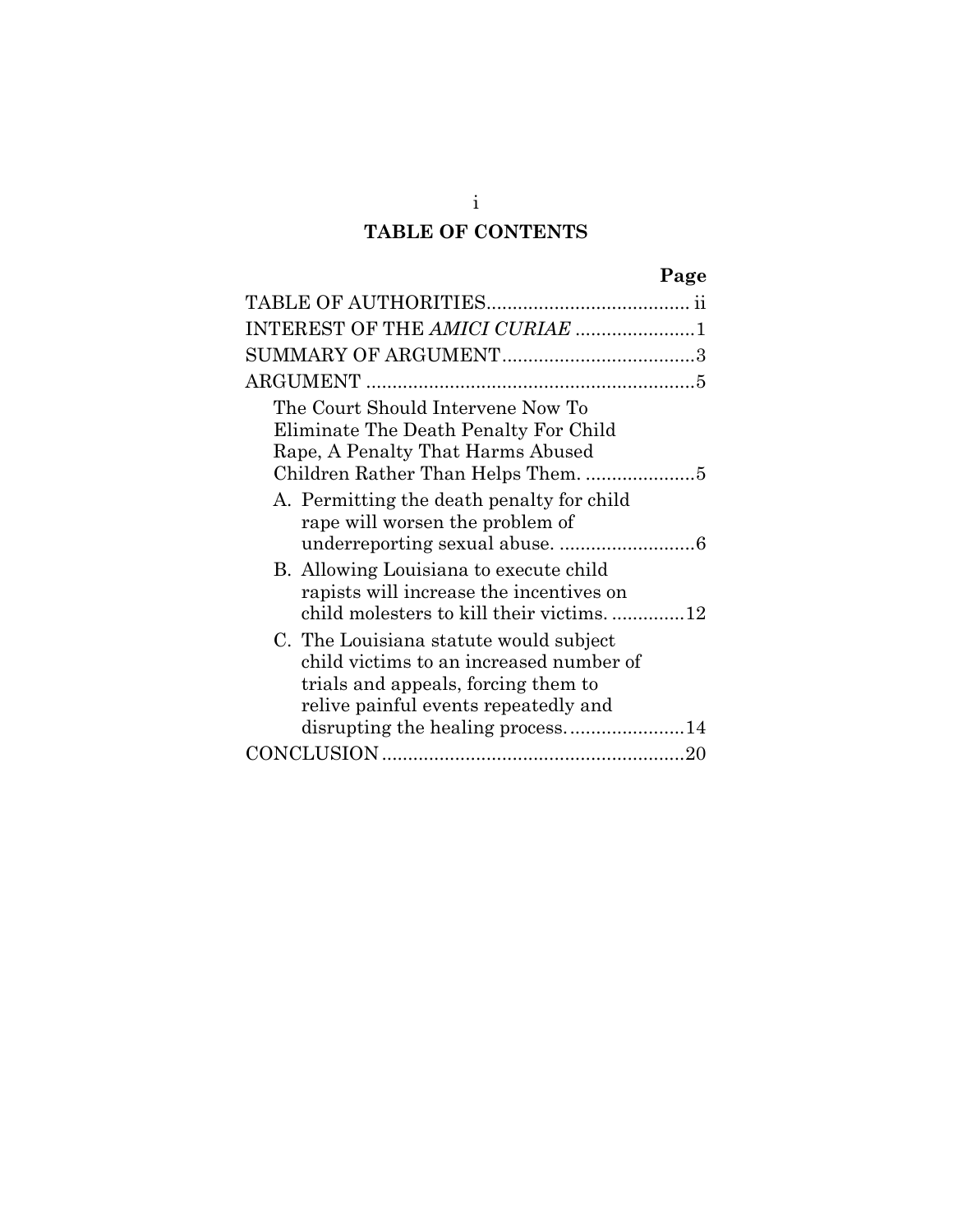## **TABLE OF AUTHORITIES**

# **Page(s)**

## **Cases**

| Deck v. Missouri, 544 U.S. 622 (2005) 17              |
|-------------------------------------------------------|
| Globe Newspaper Co. v. Superior Court,                |
|                                                       |
| Gregg v. Georgia, 428 U.S. 153 (1976) 16              |
| Maryland v. Craig, 497 U.S. 836 (1990) 15, 17         |
| United States v. Beier,                               |
|                                                       |
| <b>Constitutional Provisions, Statutes, and Rules</b> |
|                                                       |
|                                                       |
|                                                       |
| The Jessica Lunsford Act,                             |
|                                                       |
|                                                       |
| <b>Other Authorities</b>                              |
| Gene G. Abel et al., Complications, Consent,          |
| and Cognitions in Sex Between Children                |
| and Adults, 7 INT'L J. L. & PSYCHIATRY 89             |
|                                                       |
| CESARE BECCARIA, ON CRIMES AND PUNISH-                |
| MENTS, AND OTHER WRITINGS (Richard                    |
| JEREMY BENTHAM, AN INTRODUCTION TO THE                |
| PRINCIPLES OF MORALS AND LEGISLATION                  |
| 13<br>$(1789)$                                        |
| F.S. Berlin et al., Effects of Statutes Requiring     |
| Psychiatrists to Report Suspected Sexual              |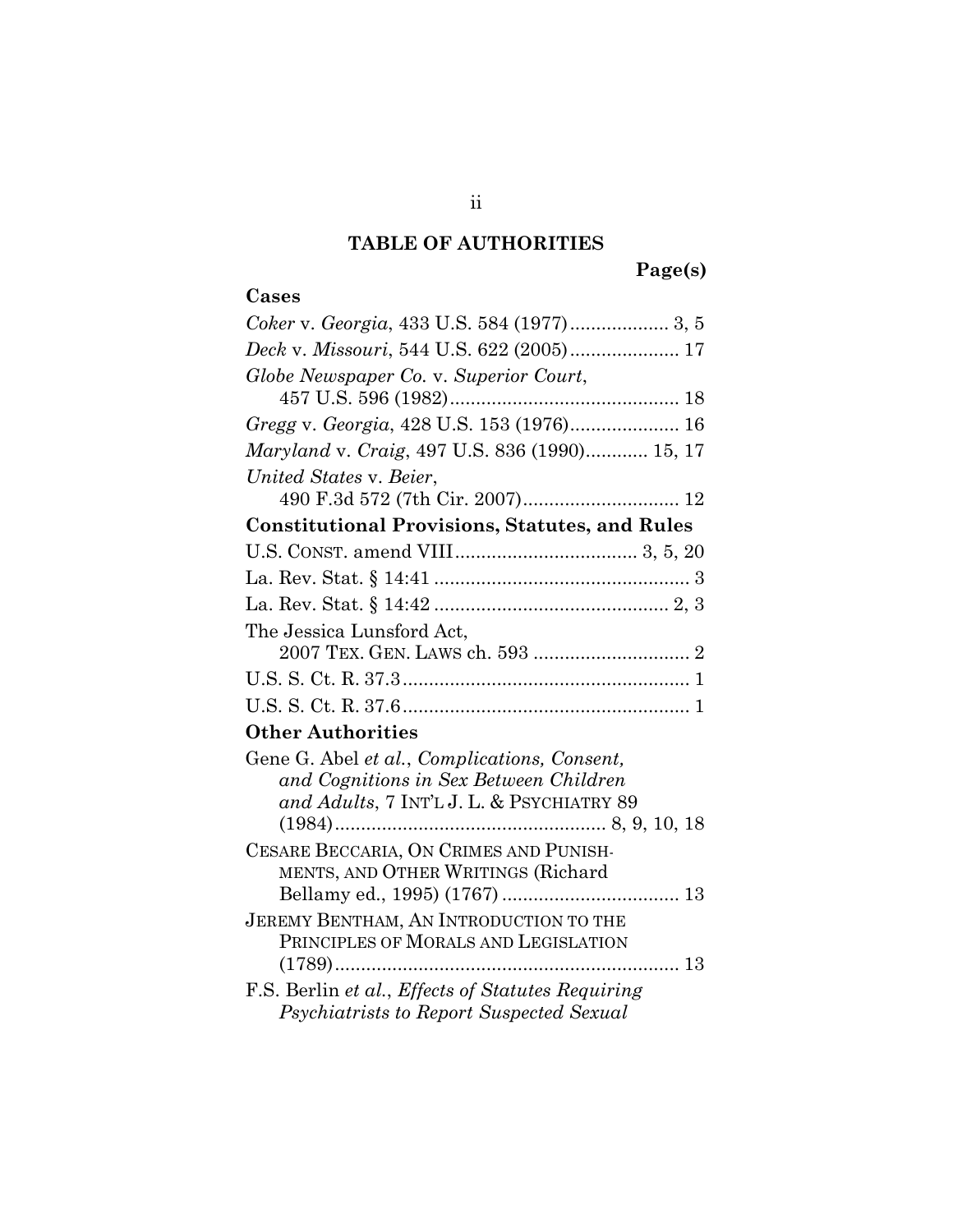# **Page(s)**

| Abuse of Children, 148 AM. J. PSYCHIATRY                                                                                                                                   |
|----------------------------------------------------------------------------------------------------------------------------------------------------------------------------|
| DOUGLAS J. BESHAROV, RECOGNIZING CHILD                                                                                                                                     |
| David Finkelhor, Current Information on the<br>Scope and Nature of Sexual Abuse, 4 THE<br>FUTURE OF CHILDREN 31 (Summer/Fall                                               |
| Jill Goldman et al., U.S. Department of Health<br>and Human Services, A Coordinated Re-<br>sponse to Child Abuse and Neglect: The                                          |
| SETH L. GOLDSTEIN, THE SEXUAL EXPLOITA-<br>TION OF CHILDREN: A PRACTICAL GUIDE TO<br>ASSESSMENT, INVESTIGATION, AND INTER-                                                 |
| GAIL S. GOODMAN ET AL., TESTIFYING IN CRIMI-                                                                                                                               |
| Tina B. Goodman-Brown et al., Why Children<br>Tell: A Model of Children's Disclosure of<br>Sexual Abuse, 27 CHILD ABUSE & NEGLECT                                          |
| Lawrence A. Greenfeld, U.S. Department of<br>Justice, Bureau of Justice Statistics, Sex<br>Offenses and Offenders: An Analysis of<br>Data on Rape and Sexual Assault (Feb. |
| R. Karl Hanson, Who is Dangerous and When<br>are they Safe? Risk Assessment with Sex-<br>ual Offenders, in PROTECTING SOCIETY<br>FROM SEXUALLY DANGEROUS OFFENDERS         |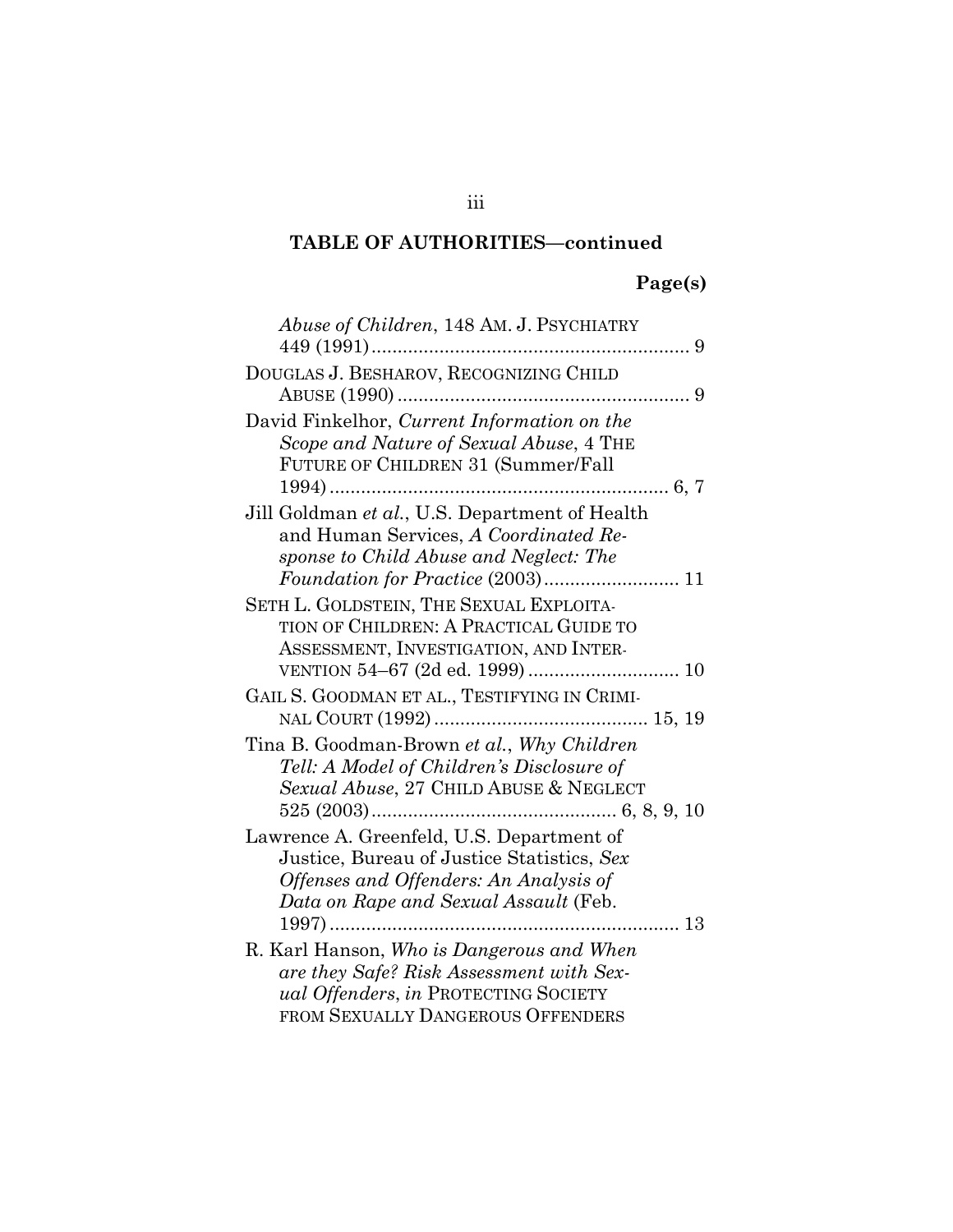# **Page(s)**

| (Bruce J. Winick and John Q. La Fond               |
|----------------------------------------------------|
|                                                    |
| Rochelle F. Hanson et al., Factors Related to      |
| the Reporting of Childhood Rape, 23                |
|                                                    |
| STEPHEN T. HOLMES & RONALD M. HOLMES,              |
| Barbara Tatem Kelley et al., U.S. Department       |
| of Justice, In the Wake of Childhood Mal-          |
|                                                    |
| KAREN L. KINNEAR, CHILDHOOD SEXUAL ABUSE           |
|                                                    |
| JOHN Q. LA FOND, PREVENTING SEXUAL VIO-            |
| LENCE: HOW SOCIETY SHOULD COPE WITH                |
|                                                    |
| Patrick A. Langan & Caroline Wolf Harlow,          |
| U.S. Department of Justice, Child Rape             |
|                                                    |
| Roger J.R. Levesque, <i>Prosecuting Sex Crimes</i> |
| Against Children: Time for "Outrageous"            |
| <i>Proposals?,</i> 19 L. & PSYCHOL. REV. 59        |
| . 15                                               |
| James S. Liebman et al., Capital Attrition: Er-    |
| ror Rates in Capital Cases, 1973–1995, 78          |
|                                                    |
| Kamala London et al., Disclosure of Child          |
| Sexual Abuse: What Does the Research               |
| Tell Us About the Ways That Children               |
| Tell?, 11 PSYCHOL. PUB. POL'Y & L. 194             |
| 7                                                  |

iv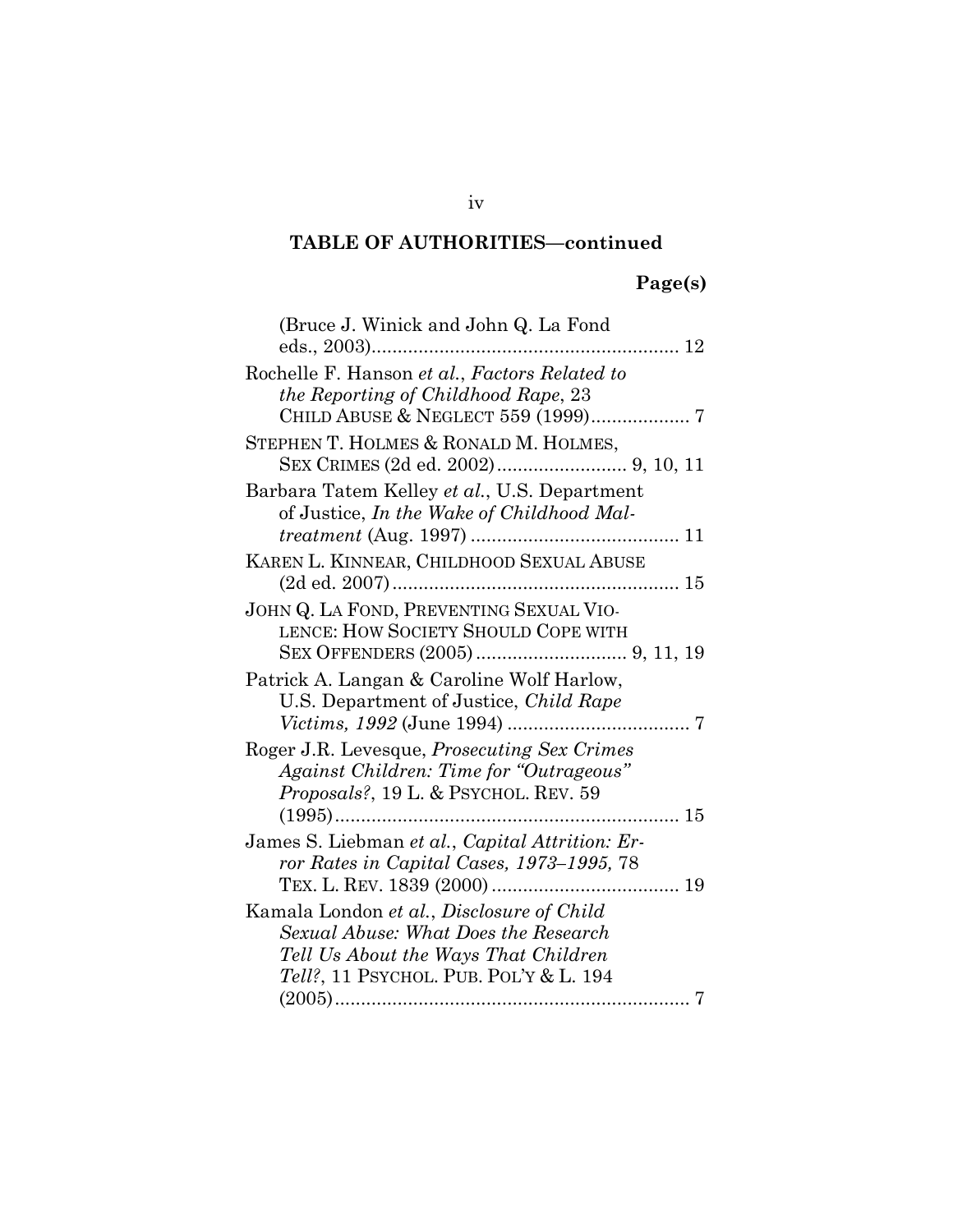# **Page(s)**

| PAULA K. LUNDBERG-LOVE, THE RESILIENCE OF      |
|------------------------------------------------|
| THE HUMAN PSYCHE: RECOGNITION AND              |
| <b>TREATMENT OF THE ADULT SURVIVOR OF</b>      |
| INCEST, IN THE PSYCHOLOGY OF SEXUAL            |
| VICTIMIZATION: A HANDBOOK (Michele An-         |
|                                                |
| Kee MacFarlane, Sexual Abuse of Children, in   |
| THE VICTIMIZATION OF WOMEN (Jane Rob-          |
| erts Chapman & Margaret Gates eds.,            |
|                                                |
| JODI A. QUAS ET AL., CHILDHOOD SEXUAL AS-      |
| SAULT VICTIMS: LONG-TERM OUTCOMES              |
| AFTER TESTIFYING IN CRIMINAL COURT             |
|                                                |
| Corey Rayburn, Better Dead Than R(ap)ed?:      |
| The Patriarchal Rhetoric Driving Capital       |
| Rape Statutes, 78 ST. JOHN'S L. REV. 1119      |
|                                                |
| ANNA C. SALTER, TREATING CHILD SEX OF-         |
| FENDERS AND VICTIMS: A PRACTICAL GUIDE         |
|                                                |
| Andrea J. Sedlak & Diane D. Broadhurst,        |
| Third National Incidence Study of Child        |
|                                                |
| <b>STEVEN SHAVELL, FOUNDATIONS OF ECONOMIC</b> |
|                                                |
| Daniel W. Smith et al., Delay in Disclosure of |
| Childhood Rape: Results From a National        |
| Survey, 24 CHILD ABUSE & NEGLECT 273           |
|                                                |
|                                                |

v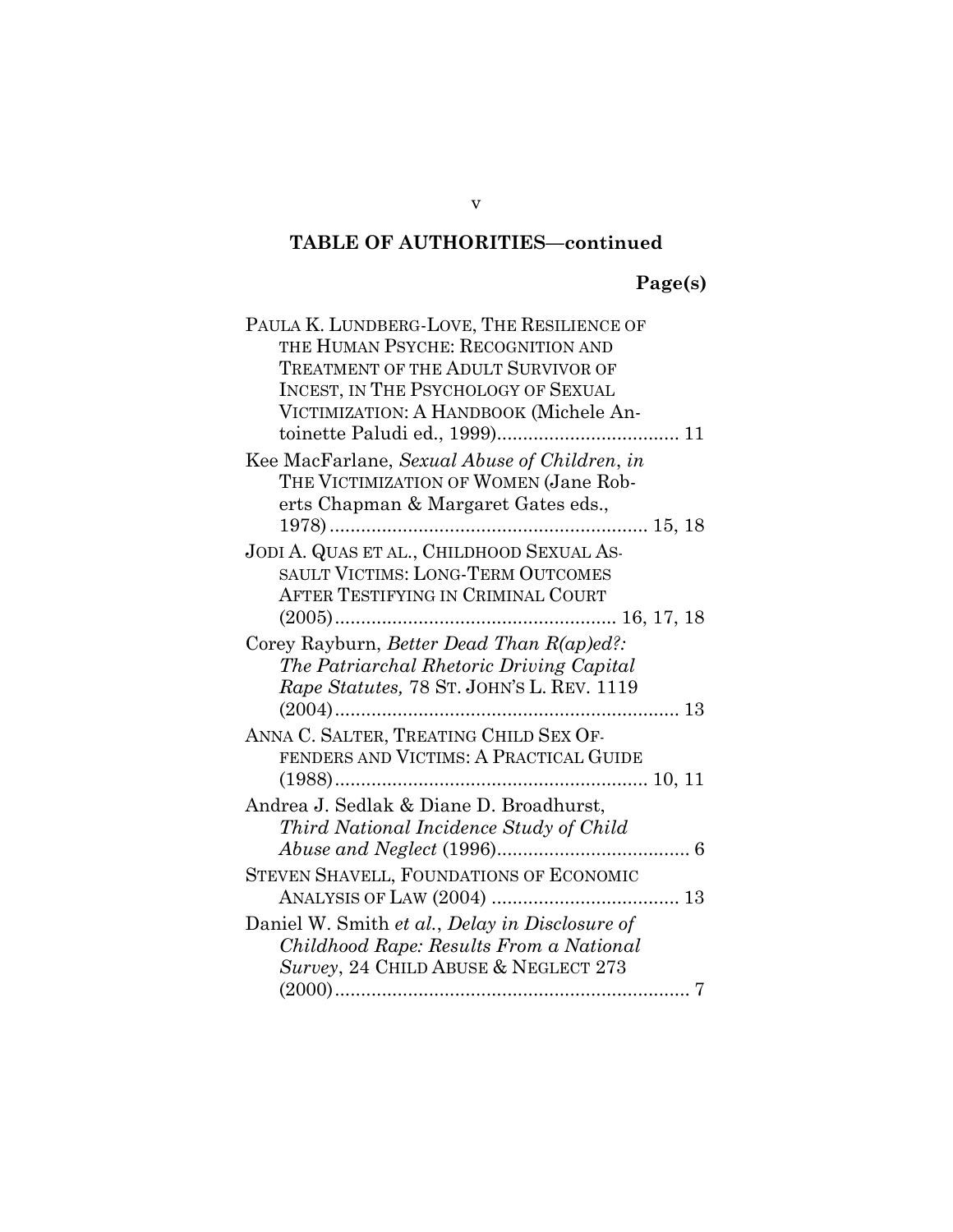# **Page(s)**

| Tracy L. Snell, U.S. Department of Justice,                        |
|--------------------------------------------------------------------|
| Bureau of Justice Statistics, Capital Pun-                         |
|                                                                    |
| U.S. Department of Health and Human Ser-                           |
| vices, <i>Child Maltreatment 2005</i> (2007) 6, 7                  |
| Angela D. West, <i>Death</i> as <i>Deterrent</i> or <i>Prose</i> - |
| cutorial Tool? Examining the Impact of                             |
| Louisiana's Child Rape Law, 13 CRIM.                               |
|                                                                    |
| Gail E. Wyatt et al., The Prevalence and Cir-                      |
| cumstances of Child Sexual Abuse:                                  |
| Changes Across a Decade, 23 CHILD ABUSE                            |
|                                                                    |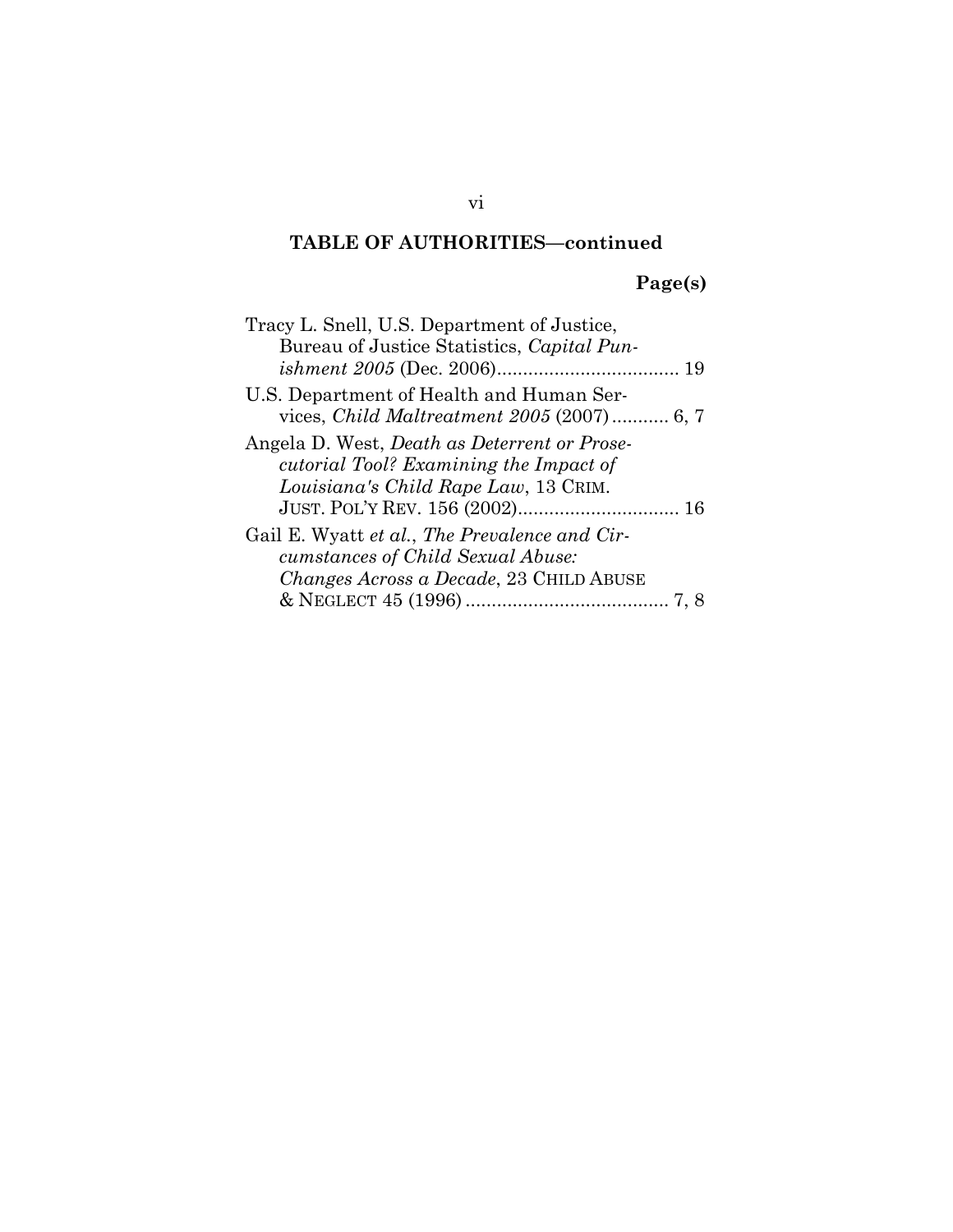#### **INTEREST OF THE** *AMICI CURIAE*

The *amici* are organizations of social workers and sexual assault crisis centers. They have substantial experience in treating child rape victims, helping their healing processes, and attempting to reduce the sexual exploitation of children. The *amici* thus have a strong interest in ensuring that sentencing schemes promote rather than hinder those goals.<sup>1</sup>

The National Association of Social Workers (NASW) is the largest association of professional social workers in the world, with 145,000 members and 56 chapters. The NASW, Louisiana Chapter has 2,500 members. As part of its mission to improve the quality and effectiveness of social work practice including with respect to the detection, treatment, and prevention of child sexual abuse—NASW promulgates professional standards and the *NASW Code of Ethics*, conducts research, provides continuing education, and advocates for sound public policies (including by filing *amicus* briefs in appropriate cases, before this Court and other courts).

The Louisiana Foundation Against Sexual Assault (LAFASA) is a private nonprofit organization composed principally of Louisiana's sexual assault

<sup>1</sup> Pursuant to Supreme Court Rule 37.3, the parties have consented to the filing of this brief. Their letters of consent are being filed with the Clerk of this Court. Counsel of record for all parties received notice at least 10 days prior to the due date of *amici*'s intention to file this brief. Pursuant to Supreme Court Rule 37.6, *amici* state that no counsel for a party authored this brief in whole or in part, and no counsel or party made a monetary contribution intended to fund the preparation of this brief. No person or entity, other than the *amici*, their members, or their counsel, made a monetary contribution to the preparation or submission of this brief.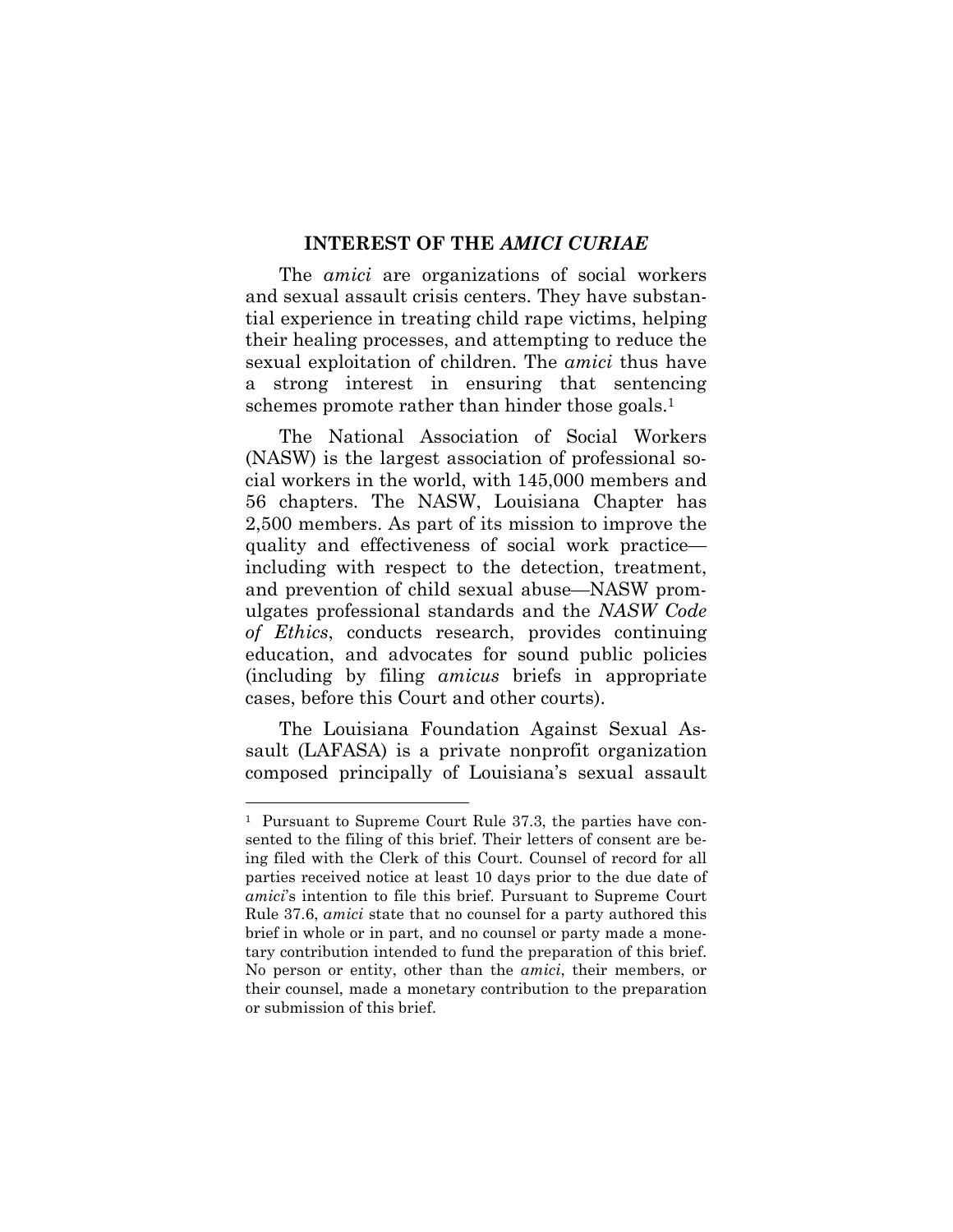crisis centers. LAFASA provides a voice for victims of sexual assault; its activities include consulting with law enforcement, social workers, nurses, schools, and employers on sexual assault prevention, intervention, and investigation; coordinating the peer monitoring of its members' crisis centers; educating the public on sexual assault issues; and collaborating with state agencies and crime victims' groups on developing state and federal policies on sexual violence.

The Texas Association Against Sexual Assault (TAASA) is a private nonprofit organization of over 80 crisis centers in Texas. TAASA works to end sexual violence and to assist victims in obtaining healing and justice through community education, youth outreach, law enforcement training, and public policy advocacy. Because of the recent passage of a Texas statute that is similar to the Louisiana statute at issue here (The Jessica Lunsford Act, 2007 TEX. GEN. LAWS ch. 593), TAASA has a particular interest in the outcome of this case.

The National Alliance to End Sexual Violence (NAESV) is a private nonprofit organization that advocates on behalf of the victims of sexual violence in support of efforts to create and improve services for victims and to combat sexual violence. The NAESV Board of Directors consists of leaders of state sexual assault coalitions and national law, policy, and tribal experts who promote the NAESV's mission.

The *amici* have particular insight into the degree to which child rape is a terrible crime that greatly harms its victims. Accordingly, ending the scourge of sexual violence against children and aiding its victims are among the primary missions of the *amici*. The *amici* believe that certiorari is warranted in this case because Louisiana's aggravated rape law, La.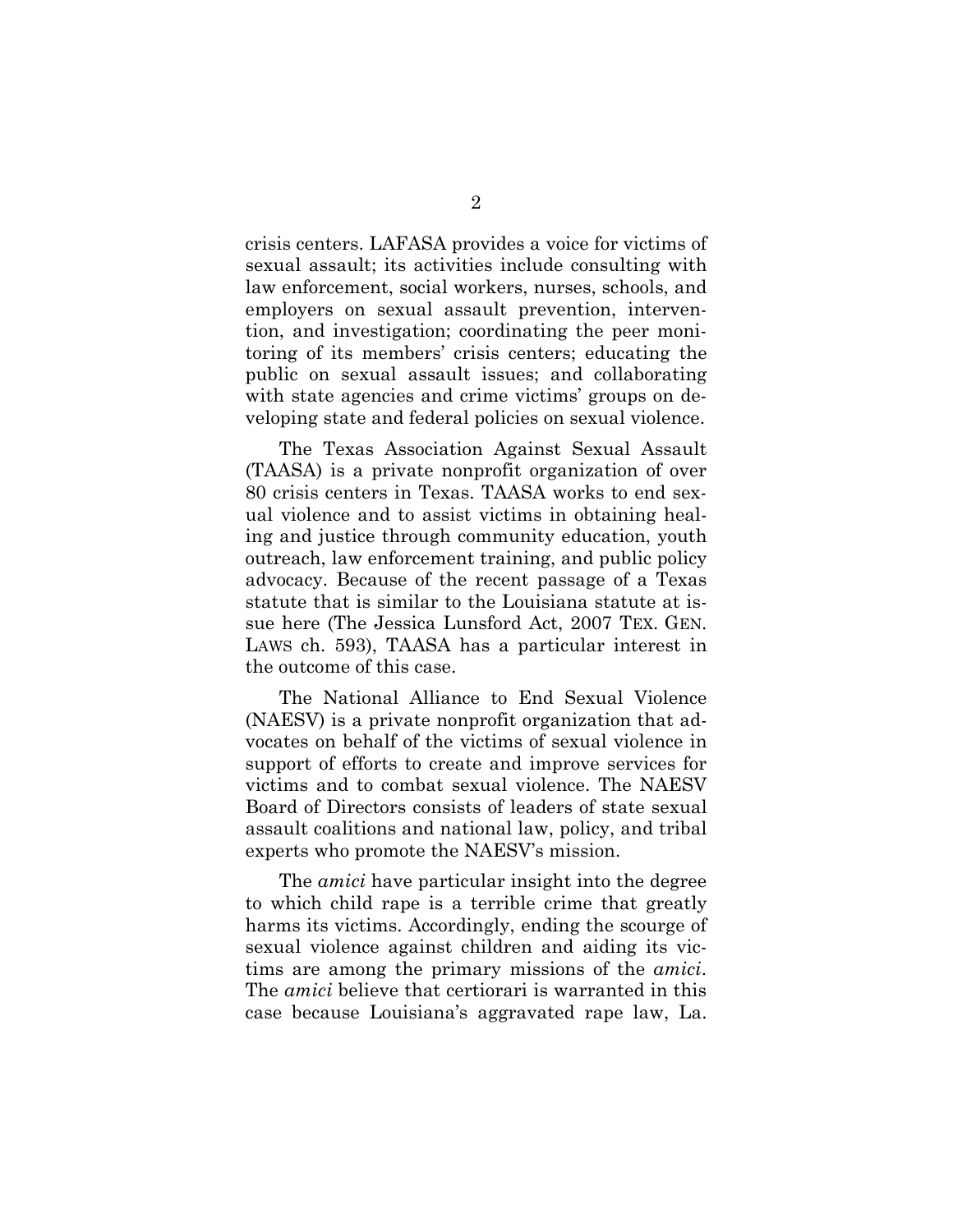Rev. Stat. § 14:42 undermines that quest. That statute provides that any act of oral-genital contact or anal or vaginal penetration of a child under the age of 13 years is a capital offense. *Id.* §§ 14:41–14:42. By permitting the execution of perpetrators of child sexual abuse, the statute will likely have exactly the wrong effect: rather than protecting children, this statute will increase the number of victimized children, encourage offenders to kill their victims, and interfere with victims' healing process.

#### **SUMMARY OF ARGUMENT**

This Court has held that the death penalty for the offense of raping a 16-year-old woman violates the Eighth Amendment's prohibition of cruel and unusual punishment because such a penalty "makes no measurable contribution to acceptable goals of punishment and hence is nothing more than the purposeless and needless imposition of pain and suffering." *Coker* v. *Georgia*, 433 U.S. 584, 592 (1977). Louisiana's capital aggravated rape statute is, if anything, even worse than the statute at issue in *Coker* because the imposition of the death penalty for child rape in fact *harms* the very children whom it is intended to help. The Court therefore should intervene now to invalidate the Louisiana statute in order to prevent these harms from continuing.

A. Executing child rapists will likely worsen the problem of underreporting that already frustrates efforts to combat child sexual offenses. The overwhelming majority of sexual abuse is committed by family members or close family friends. These relationships lead many victims—as well as family members who witness or suspect the abuse—to remain silent rather than to report the crime. For example, victims and other family members may fear the conse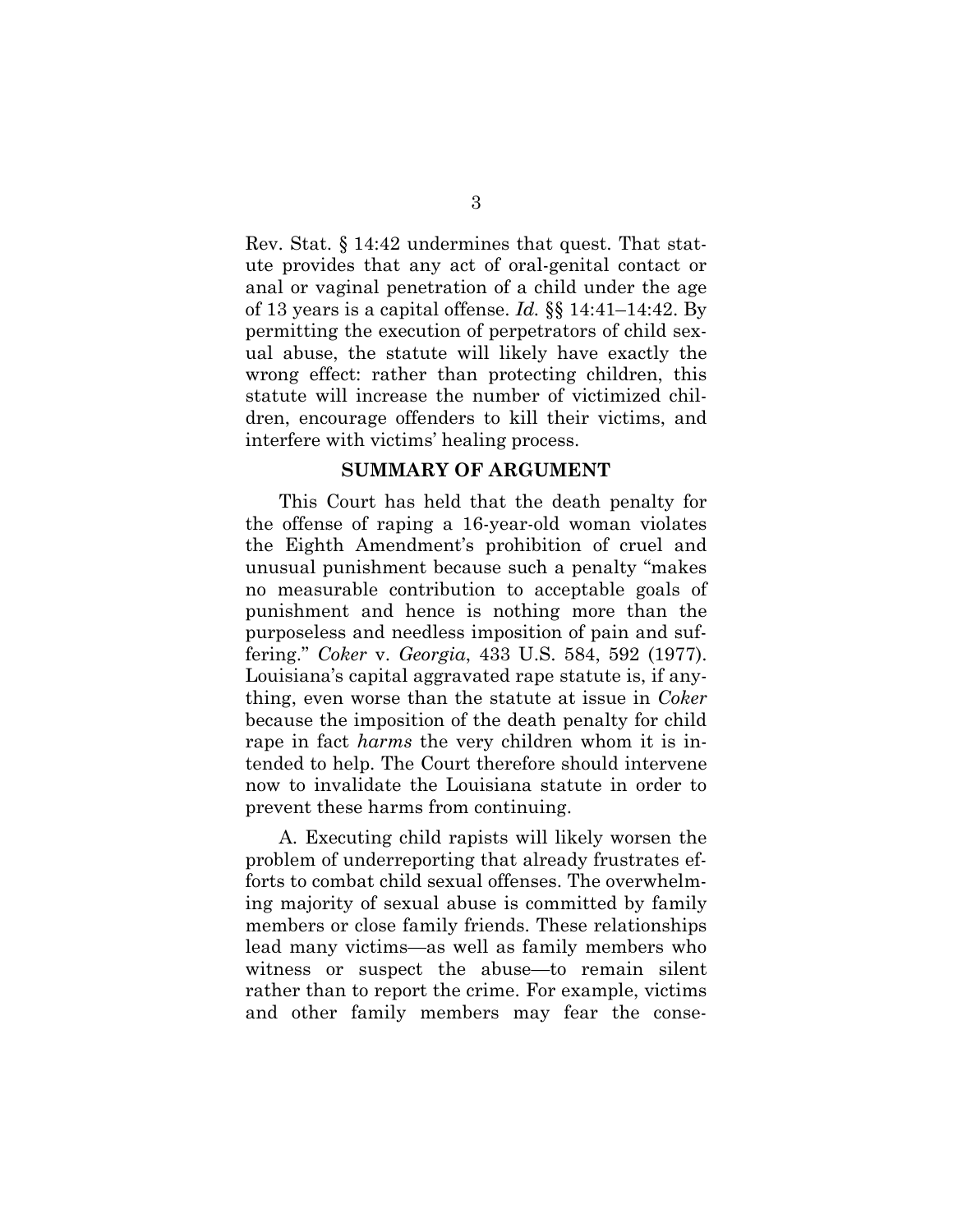quences of the abuser's prosecution and incarceration. Louisiana's capital rape statute dramatically aggravates this problem. By magnifying the possible effects of a report of child rape, the Louisiana statute will likely ensure that fewer victims are identified and receive treatment—and that fewer abusers are stopped from continuing to abuse their victims and from victimizing even more children.

The increasing failure of the system to identify victims will produce a variety of harms for decades to come. Some harm will be immediate, in the form of continued abuse, while others will take years to manifest. Beyond the rise in the number of victims per offender, many former abuse victims may face a host of long-term mental-health and substance-abuse problems.

B. Because Louisiana's penalty scheme does away with the marginal deterrence that is a central feature of punishment theory, the scheme will also encourage abusers to *kill* their victims. Under Louisiana law, abusers face no greater penalty for raping and killing their victims than for merely raping them; thus, it is more likely that an abuser will choose to eliminate the victim, who is in many instances the sole witness to the crime.

C. Even were Louisiana's penalty scheme to function as the legislature presumably hoped—*i.e.*, with abusers brought to trial and child victims testifying against them—Louisiana's law would magnify the trauma that child victims experience in the criminal justice process. Even ordinary trials are highly traumatic for child victims. Death penalty trials, with their vastly increased publicity, expansive hearings, and multiplying pre-trial and postconviction proceedings, will intensify that trauma by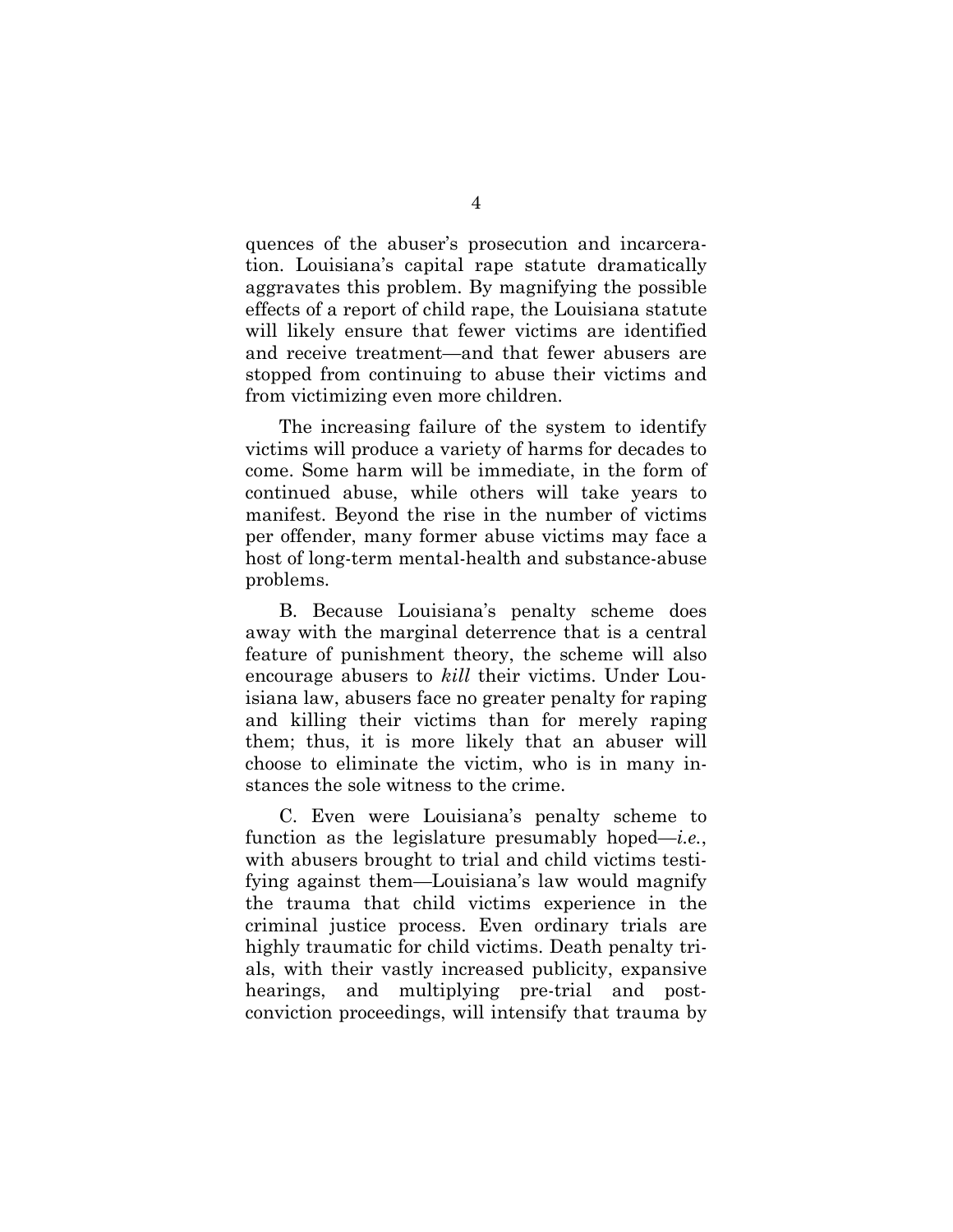increasing the scope and duration of the child victim's participation in the criminal justice system. Not only is increased exposure to trials known to hinder child victims' healing process, but the imposition of a death sentence will add to the guilt child victims sometimes feel and may preclude the possibility of a future therapeutic meeting between the victim and his or her abuser.

#### **ARGUMENT**

#### **The Court Should Intervene Now To Eliminate The Death Penalty For Child Rape, A Penalty That Harms Abused Children Rather Than Helps Them.**

In *Coker* v. *Georgia*, *supra*, this Court held that the Eighth Amendment to the United States Constitution forbids a state from executing the rapist of a 16-year-old woman because the penalty "makes no measurable contribution to acceptable goals of punishment and hence is nothing more than the purposeless and needless imposition of pain and suffering." 433 U.S. at 592. Louisiana's capital aggravated rape statute is similarly wanton. First, imposing the death penalty for child rape will reduce the likelihood that abuse will be reported and stopped, thus increasing the amount of abuse the victim suffers as well as the number of children who each abuser can victimize. Second, by equalizing the penalties for child rape and murder, Louisiana's statute encourages abusers to kill their victims. Finally, when a case does go to trial under Louisiana's law, the trauma caused by the extensive trial process itself and the prolonged notoriety the case will generate will be even more severe and long-lasting. Certiorari is therefore warranted so that this Court may reaffirm *Coker* and clarify that the Eighth Amendment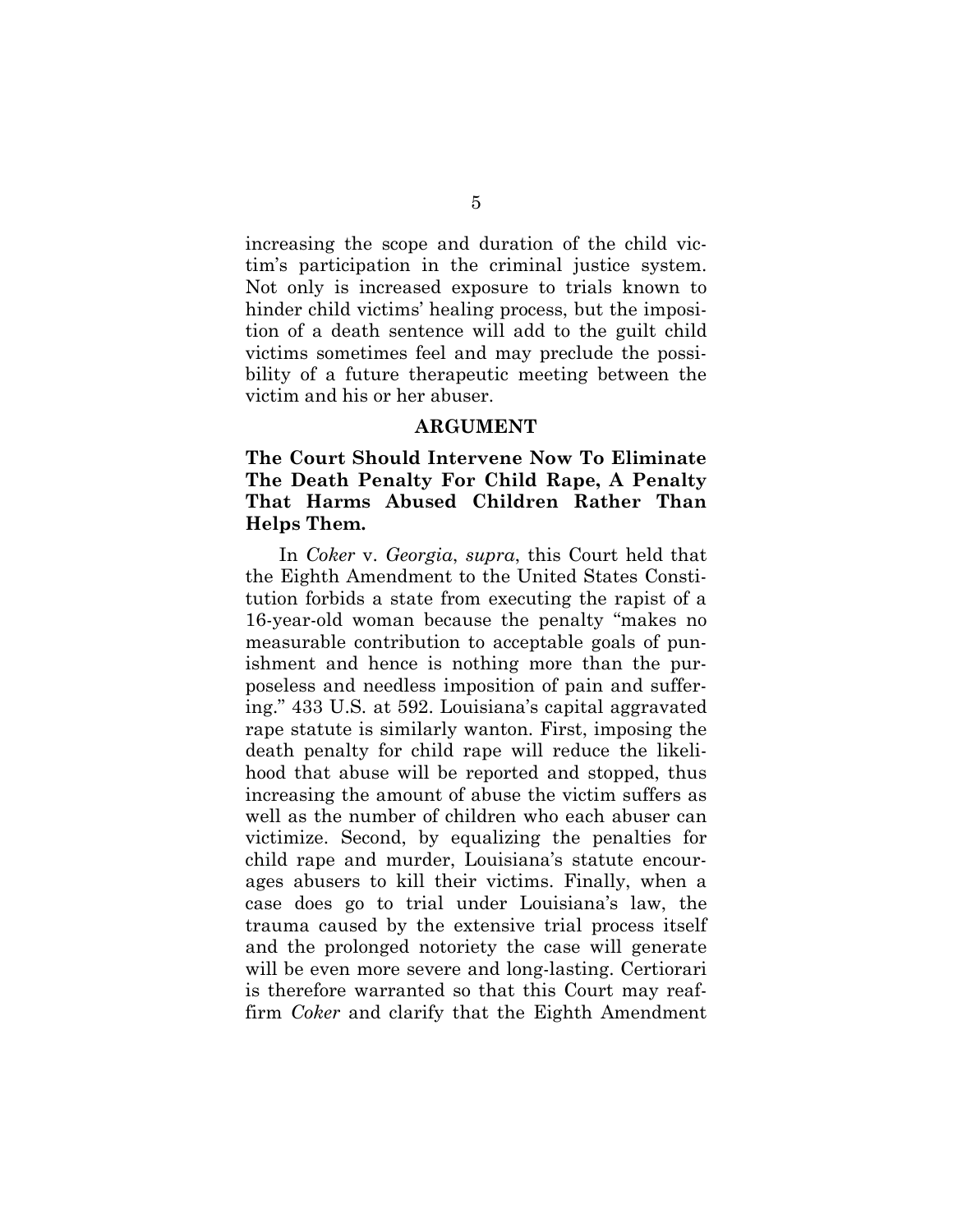precludes imposition of the death penalty for rape of any form, regardless of the victim's age.

#### **A. Permitting the death penalty for child rape will worsen the problem of underreporting sexual abuse.**

1. Child sexual abuse is disturbingly frequent. Estimates on the reported number of yearly victims range from about 83,000 to 217,000 children.<sup>2</sup> The actual number of victims is almost certainly much higher than even these numbers would suggest. In one of the most frequently cited articles on the prevalence of child sexual abuse, the author evaluated data from multiple retrospective surveys of adults and concluded that "there is considerable accumulated evidence that at least 20% of American women and 5% to 10% of American men experienced some form of abuse as children." David Finkelhor, *Current Information on the Scope and Nature of Sexual Abuse*, 4 THE FUTURE OF CHILDREN 31, 42 (Summer/Fall 1994).<sup>3</sup> This suggests that a relatively con-

<sup>2</sup> See, *e.g.*, U.S. Department of Health and Human Services, *Child Maltreatment 2005* 41 tbl. 3-6 (2007) (estimating 83,810 reported incidents in 2005 by aggregating data from Child Protective Services reports); Andrea J. Sedlak & Diane D. Broadhurst, *Third National Incidence Study of Child Abuse and Neglect* 2-1 through 2-3, 3-3 tbl. 3-1 (1996) (estimating 217,700 victims in 1993 by canvassing more types of law enforcement agencies as well as reports from schools, day care centers, and mental health agencies).

<sup>3</sup> The number of male children who have been sexually abused may be even higher than this study suggests because males may be "more reluctant to disclose abuse than girls" even years later. Tina B. Goodman-Brown *et al.*, *Why Children Tell: A Model of Children's Disclosure of Sexual Abuse*, 27 CHILD ABUSE & NEGLECT 525, 527 (2003) (reviewing the literature and noting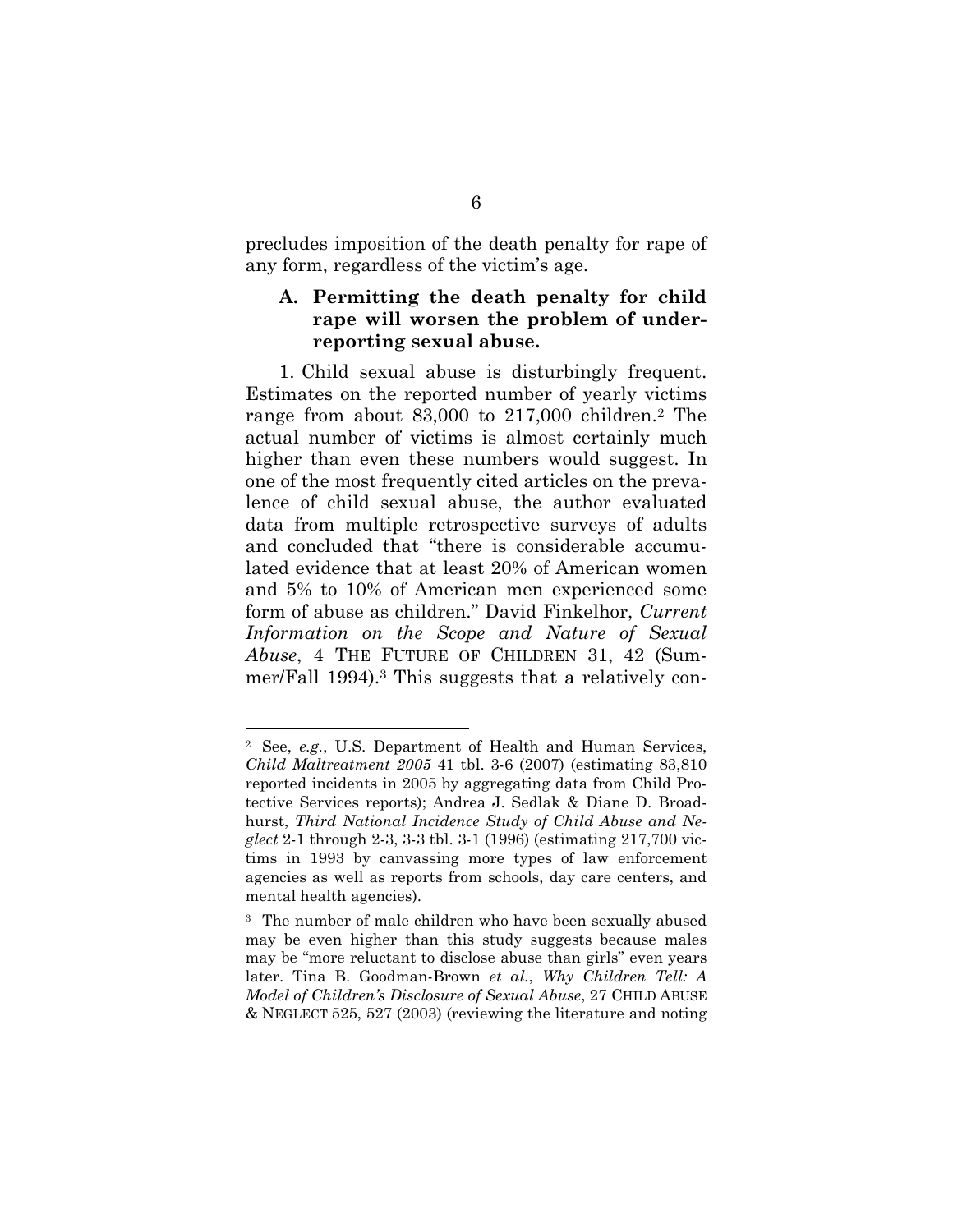servative estimate would be that 500,000 children are sexually abused in America each year. See *id.* at 34.

The overwhelming majority of these victims were abused by family members or others close to the family. Nearly 70 percent were abused by parental figures, family members, daycare providers, or a friend or neighbor. See U.S. Department of Health & Human Services, *supra*, at 59 tbl. 3-17. In one study of rapes of girls under the age of twelve, 96 percent of the victims reported that they knew the rapist.<sup>4</sup>

2. Researchers have shown that most victims "do not disclose their abuse to anyone." Gail E. Wyatt *et al.*, *The Prevalence and Circumstances of Child Sexual Abuse: Changes Across a Decade*, 23 CHILD ABUSE & NEGLECT 45, 46 (1996) (collecting studies).<sup>5</sup>

that, in retrospective studies of child sexual abuse victims, men were less likely to have disclosed their abuse during childhood).

<sup>4</sup> See Patrick A. Langan & Caroline Wolf Harlow, U.S. Department of Justice, *Child Rape Victims, 1992* 2 (June 1994) (estimating that about 17,000 girls under age twelve were raped in 1992, with the father being the offender one-fifth of the time).

<sup>5</sup> See also Rochelle F. Hanson *et al.*, *Factors Related to the Reporting of Childhood Rape*, 23 CHILD ABUSE & NEGLECT 559, 564 (1999) (reporting that 82.9 percent of female rape victims under the age of 18 did not report the abuse to the authorities); Daniel W. Smith *et al.*, *Delay in Disclosure of Childhood Rape: Results From a National Survey*, 24 CHILD ABUSE & NEGLECT 273, 278 (2000) (reporting that 9 percent of surveyed women had been raped as a child and that 28 percent of those victims had never previously disclosed the abuse to anyone); Kamala London *et al.*, *Disclosure of Child Sexual Abuse: What Does the Research Tell Us About the Ways That Children Tell?*, 11 PSY-CHOL. PUB. POL'Y  $& L. 194, 201 (2005)$  (reporting that ten out of eleven retrospective studies "indicated that only one third of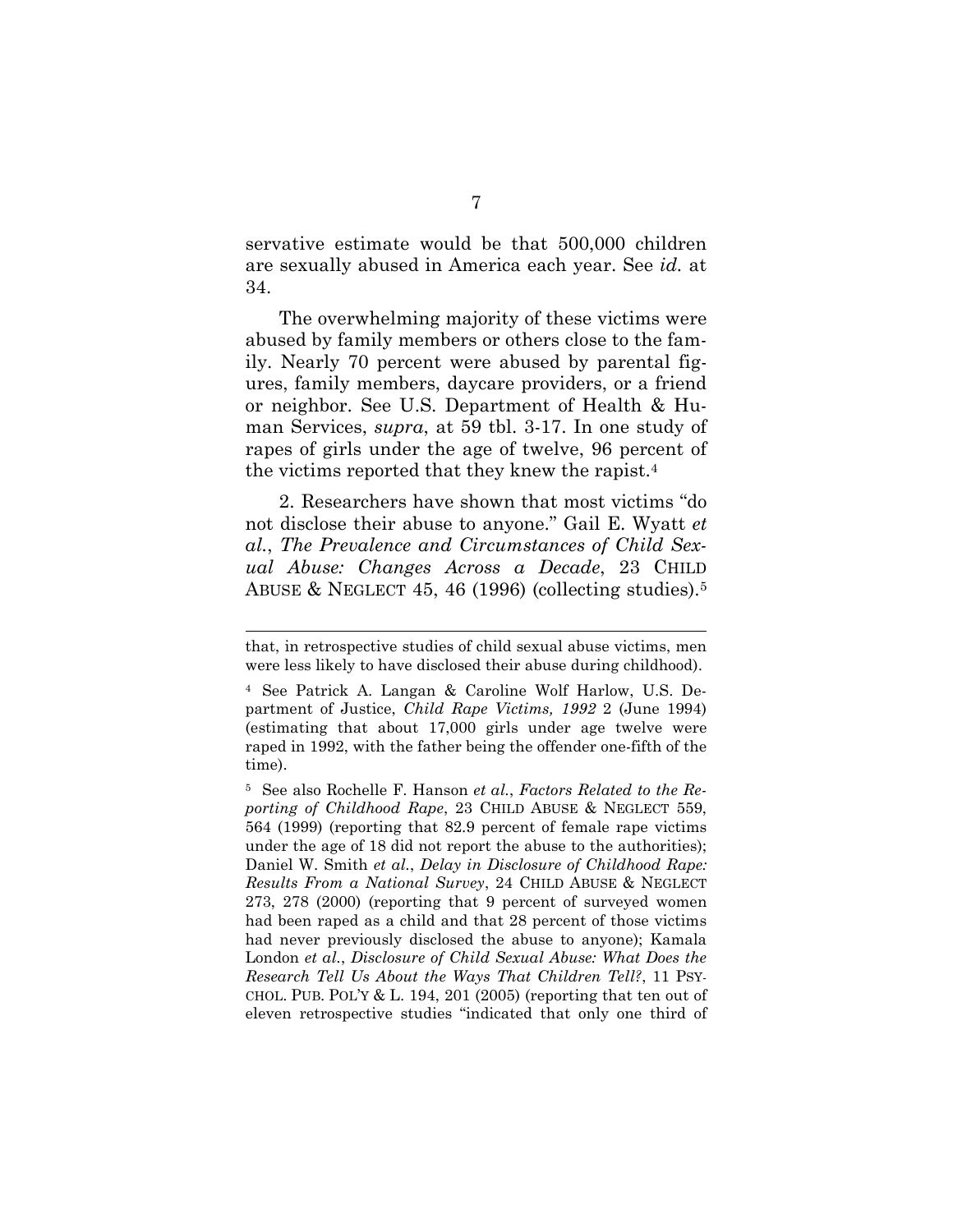The reluctance to report sexual abuse is particularly high for abuse by family members.<sup>6</sup>

Victims are inhibited from coming forward out of shame, fear of being punished, and fear that the abuser will retaliate against the victim or other family members.<sup>7</sup> Victims also remain silent because they fear the consequences for the *abuser*, either out of confused loyalty or love or because the abuser has explained that "the family would become destitute should others learn of their behavior [and the abuser be arrested]." Gene G. Abel *et al.*, *Complications,*

adults who suffered [child sexual abuse] revealed the abuse to anyone during childhood").

<sup>6</sup> See, *e.g.*, Tina B. Goodman-Brown *et al.*, *Why Children Tell: A Model of Children's Disclosure of Sexual Abuse*, 27 CHILD ABUSE & NEGLECT 525, 537 (2003) (reporting that "[c]hildren whose abuse was intrafamilial took longer to disclose their abuse than did children whose abuse was extrafamilial"); Smith, 24 CHILD ABUSE & NEGLECT at 279, 283 (finding that only 12 percent of child rape victims reported their assaults to authorities and that delayed disclosure was associated with a familial relationship); see also *id.* at 284–85 (reporting that "[r]apes perpetrated by strangers were much more likely to be disclosed to someone within 1 month than rapes by either family members or nonfamily acquaintances" and that "rape by a stranger was the best individual predictor of whether a child would tell someone else about her rape relatively quickly").

<sup>7</sup> See*, e.g.*, SETH L. GOLDSTEIN, THE SEXUAL EXPLOITATION OF CHILDREN: A PRACTICAL GUIDE TO ASSESSMENT, INVESTIGATION, AND INTERVENTION 54–67 (2d ed. 1999); Wyatt *et al.*, 23 CHILD ABUSE & NEGLECT at 46 (collecting studies and noting that some victims do not disclose abuse "due to perceptions that the reporting process will \* \* \* hurt other people important to the survivor"); Goodman-Brown, 27 CHILD ABUSE & NEGLECT at 537 (noting the desire to protect family members other than the abuser and citing fears about how non-offending parents will react, as well as a sense of responsibility for the abuse.).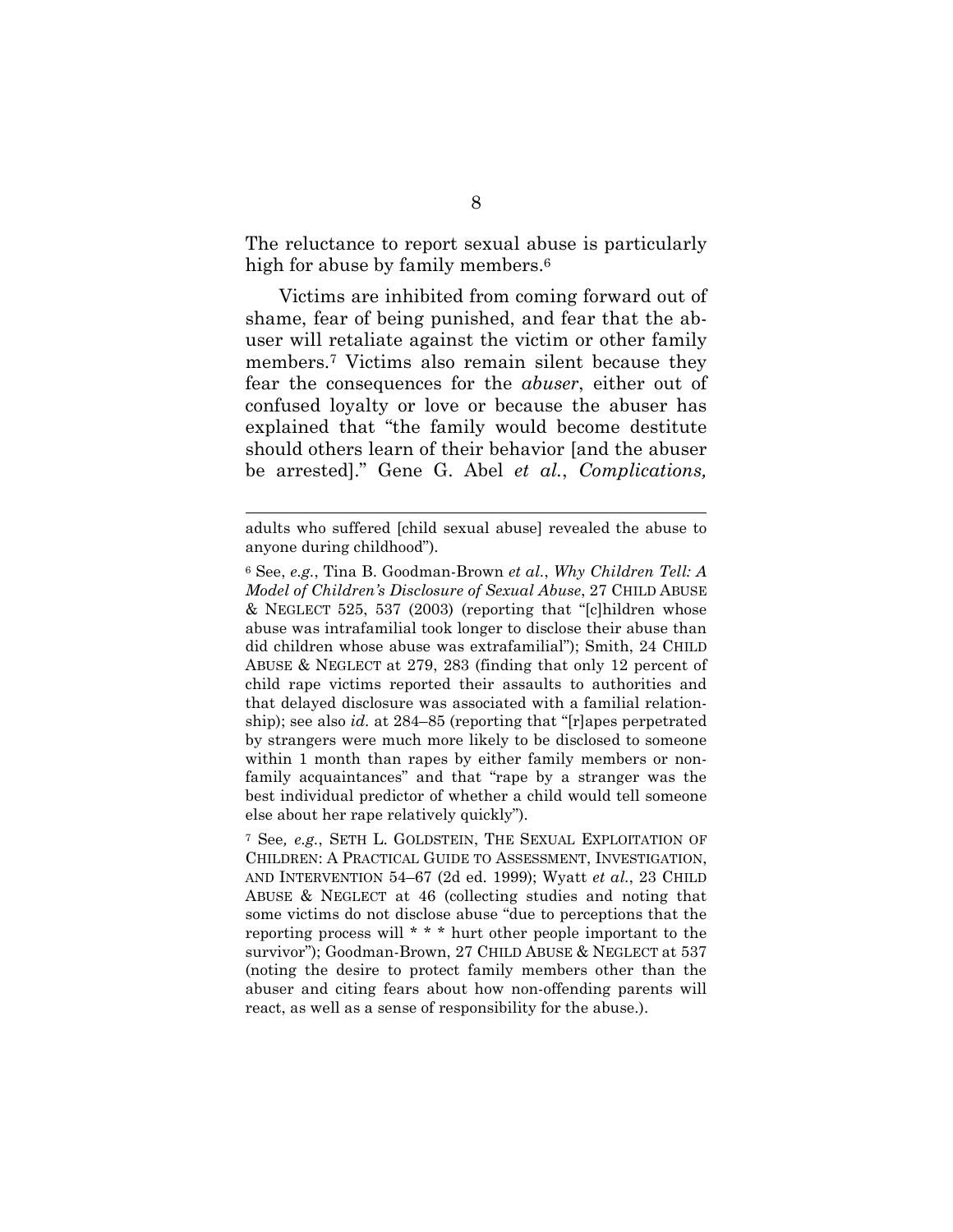### *Consent, and Cognitions in Sex Between Children and Adults*, 7 INT'L J. L. & PSYCHIATRY 89, 99 (1984).<sup>8</sup>

Other relatives may also be reluctant to disclose abuse for related reasons: because of their positive feelings for the abuser or because they fear the collateral consequences to themselves or the family if they disclose the abuse.<sup>9</sup> Indeed, as states have enacting statutes mandating that health professionals report child abuse, the actual number of reports has *declined*, apparently because families decide not to go to professionals when they know that doing so will mean that the abuse will be reported to authorities.<sup>10</sup>

<sup>8</sup> See also JOHN Q. LA FOND, PREVENTING SEXUAL VIOLENCE: HOW SOCIETY SHOULD COPE WITH SEX OFFENDERS 18 (2005) (listing fear of harm to the abuser as among the "cogent reasons" for not reporting); Goodman-Brown, 27 CHILD ABUSE & NEGLECT at 528 ("Fear of negative consequences of disclosure may be particularly salient in cases of incest because children may fear their parent will be punished.") (citations omitted); Smith, 24 CHILD ABUSE & NEGLECT at 274 ("[I]n cases of intrafamilial abuse victims often experience significant emotional conflict about making disclosures that implicate caretakers or other loved ones \* \* \*.") (citation omitted).

<sup>9</sup> See STEPHEN T. HOLMES & RONALD M. HOLMES, SEX CRIMES 86 (2d ed. 2002) (noting that a dependent spouse may not report abuse because of the stigma and economic consequences of her partner being incarcerated); DOUGLAS J. BESHAROV, RECOGNIZ-ING CHILD ABUSE 94 (1990) ("Conscious denial [of abuse] is often related to a parent's fear of family disintegration, legal consequences or the reaction of the other spouse."); Abel *et al.*, 7 INT'L J. L. & PSYCHIATRY at 99 (noting that some feared repercussions may actually occur).

<sup>10</sup> F.S. Berlin *et al.*, *Effects of Statutes Requiring Psychiatrists to Report Suspected Sexual Abuse of Children*, 148 AM. J. PSY-CHIATRY 449 (1991).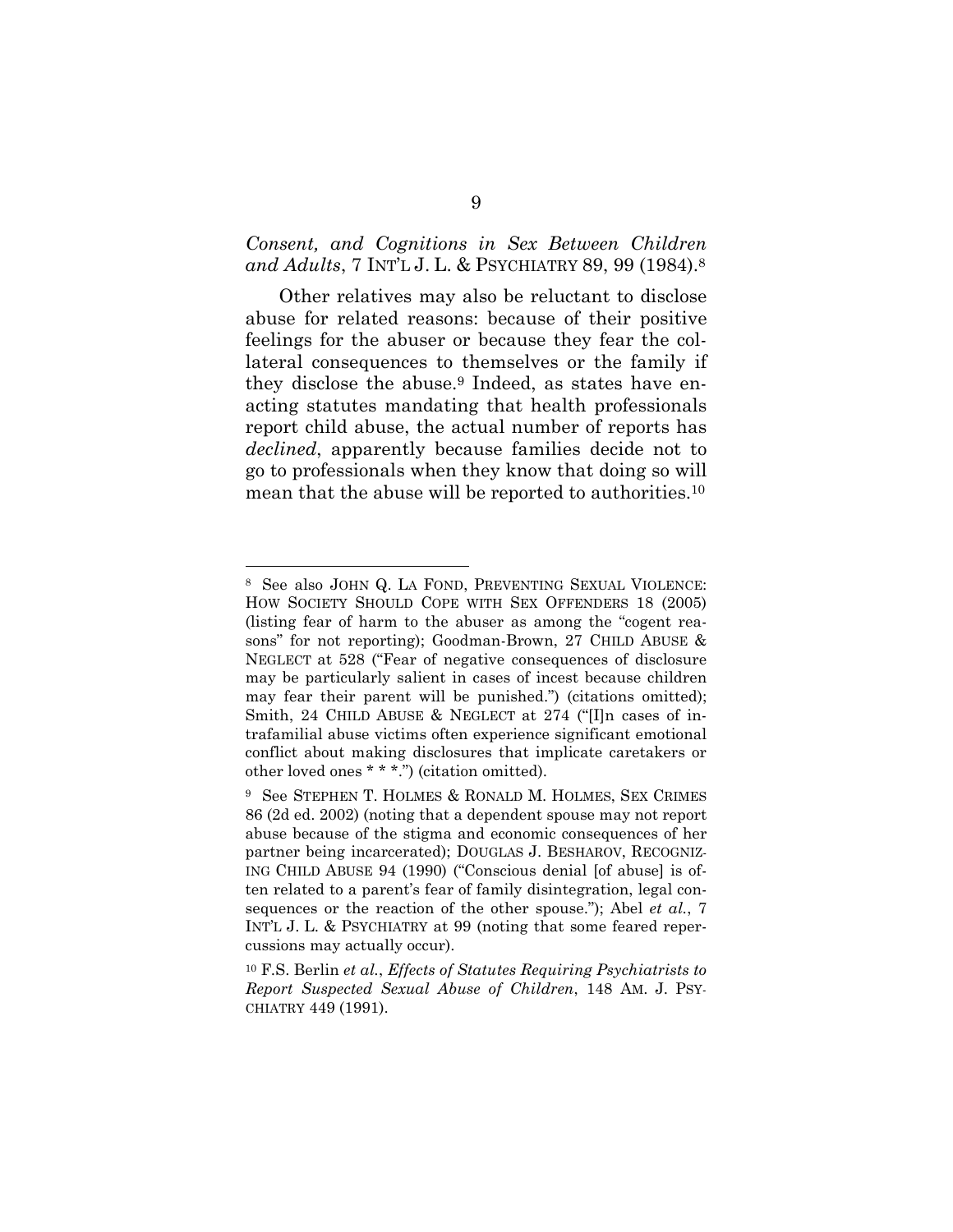3. The threat of capital punishment for child sexual abusers greatly amplifies the concerns that already prevent many victims and relatives from reporting abuse. Victims who love their abusers may be all the more reluctant to report abuse to police when the possible consequences include lethal injection.<sup>11</sup> The reluctance may also be a product of the victim's own sense of responsibility for the abuse.<sup>12</sup>

Likewise, a non-offending family member, already facing "a difficult decision to make," HOLMES & HOLMES, *supra*, at 86, will face an even harder choice. Instead of encouraging the best positioned witnesses—the victim and other family members—to report abuse, Louisiana's law will reinforce the internal constraints that victims and their family members may already feel.

4. Fewer reports by victims and family members will cause the victims to endure continued abuse that otherwise would have been averted, with increasingly severe consequences.<sup>13</sup> The wounds caused by child abuse are deep, but treatment, if obtained, can

<sup>&</sup>lt;sup>11</sup> *Cf.* ANNA C. SALTER, TREATING CHILD SEX OFFENDERS AND VICTIMS: A PRACTICAL GUIDE 216 (1988) (noting, in the context of treating victims, that "[p]articularly in incest cases, where the child may be very attached to the father, fear of loss may take precedence over the anger.").

<sup>12</sup> See Goodman-Brown, 27 CHILD ABUSE & NEGLECT at 528 (noting that many sexually abused children "come to believe that they are at least partially responsible for their own abuse").

<sup>13</sup> See GOLDSTEIN, *supra*, at 70; Abel *et al.*, 7 INT'L J. L. & PSY-CHIATRY at 91.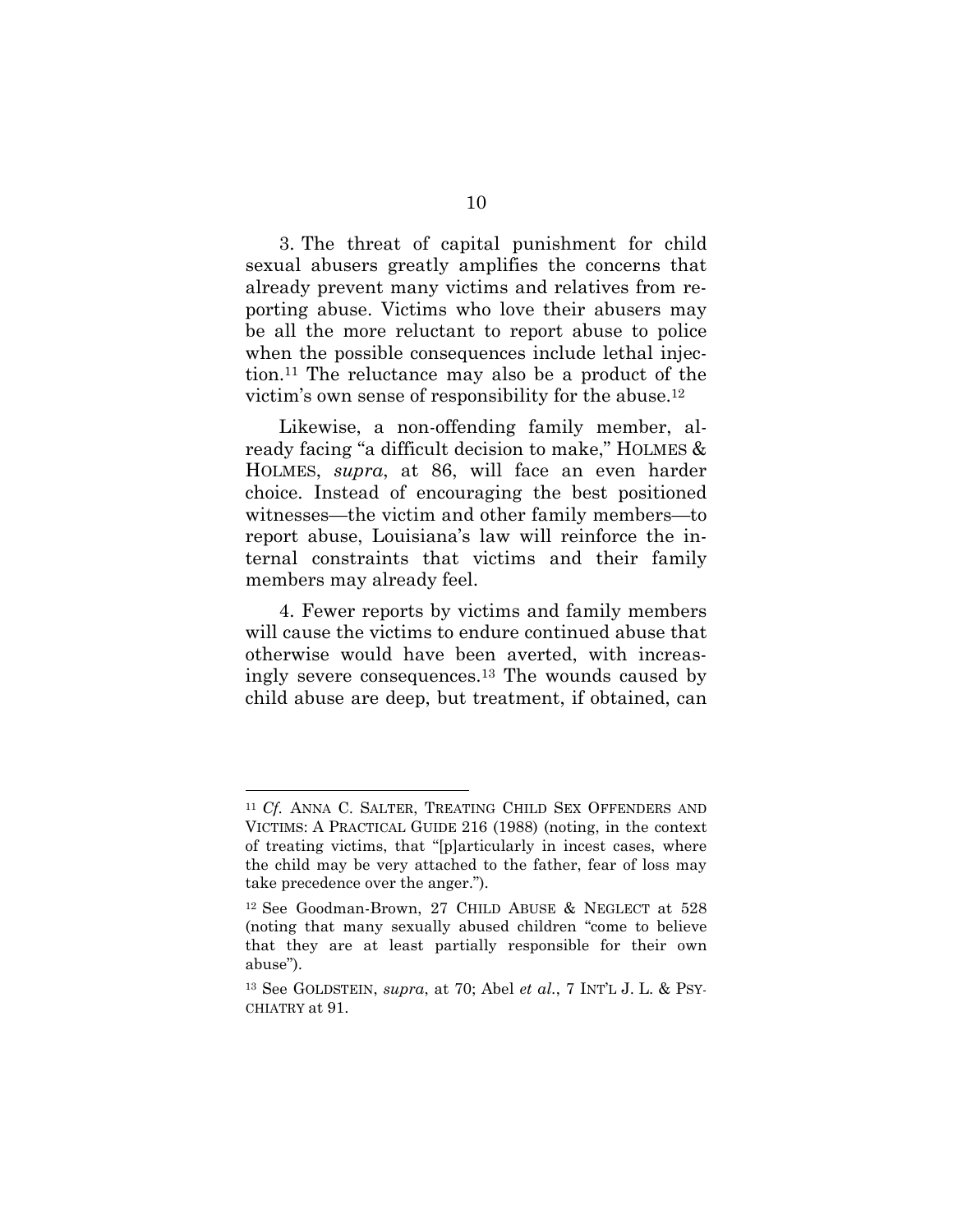help the healing process.<sup>14</sup> By contrast, the treatment prognosis for children who suffer from *prolonged* sexual abuse is much more bleak; for example, such abuse increases the likelihood that the victim will subsequently engage in crime, become pregnant while a minor, drop out of school, abuse alcohol or drugs, and suffer from psychological disorders, such as depression, anxiety disorders, and posttraumatic stress disorder.<sup>15</sup>

But the damage caused by Louisiana's statute will not be limited to predators' current victims. "Sex offenders who are not arrested, convicted, and sent to prison remain free to commit more sex crimes." LA FOND, *supra*, at 32; see also HOLMES & HOLMES, *supra*, at 89. Rates of recidivism are lower than popular perception would have it, but they are still significant: one study found that 10 percent of child molesters offend again within 4 to 5 years; other studies

<sup>14</sup> See SALTER, *supra*, at 248 ("In cases in which there is no intervention, the powerlessness of the victim often continues even after the abuse itself has stopped.").

<sup>15</sup> See Barbara Tatem Kelly, U.S. Department of Justice, *In the Wake of Childhood Maltreatment* 2 (Aug. 1997); PAULA K. LUNDBERG-LOVE, THE RESILIENCE OF THE HUMAN PSYCHE: REC-OGNITION AND TREATMENT OF THE ADULT SURVIVOR OF INCEST, IN THE PSYCHOLOGY OF SEXUAL VICTIMIZATION: A HANDBOOK 5– 8 (Michele Antoinette Paludi ed., 1999). See also Jill Goldman *et al.*, U.S. Department of Health and Human Services, *A Coordinated Response to Child Abuse and Neglect: The Foundation for Practice* 36 (2003) (in reaction to "persistent stress associated with ongoing maltreatment, the child's brain may strengthen the pathways among neurons that are involved in the fear response. As a result, the brain may become 'wired' to experience the world as be hostile and uncaring.").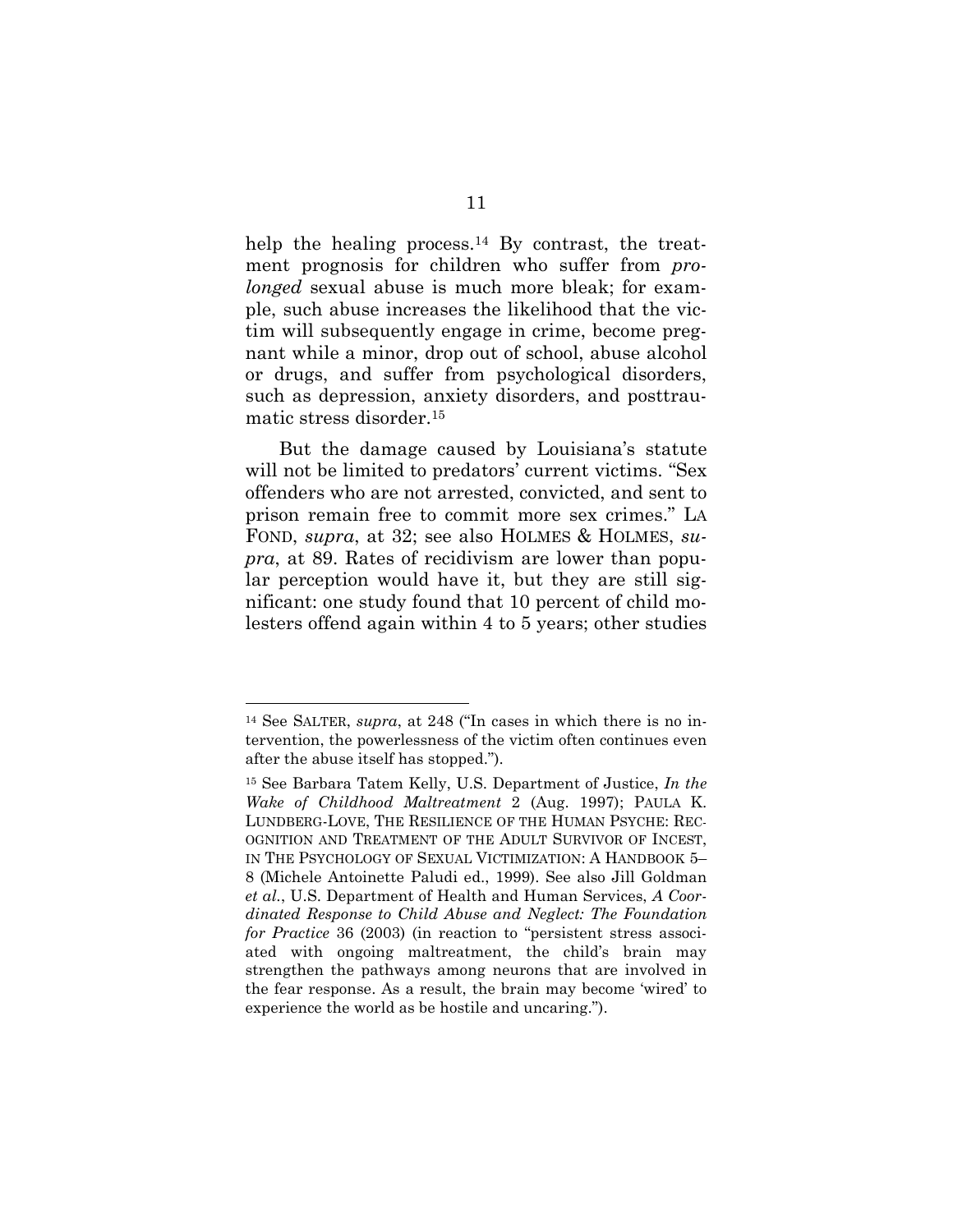have found that recidivism rates grow higher when the time span is extended.<sup>16</sup>

5. Nor will these effects remain confined to Louisiana's borders. Laypersons, who may not comprehend the finer points of our federal system, would view the doubtless-well-publicized execution of Patrick Kennedy as a signal that any state (perhaps their own) can impose the same penalties for the same conduct. Moreover, offenders in Louisiana who will go undetected may commit offenses in other states. Finally, the increasing number of victims mean that more former abuse victims will ultimately leave the state, emigrating with the burdens that Louisiana's law makes worse.

#### \* \* \* \* \*

Accordingly, the Court should intervene now to strike down Louisiana's capital punishment scheme, which will otherwise worsen the underreporting problem, causing ripple effects that will linger for decades.

#### **B. Allowing Louisiana to execute child rapists will increase the incentives on child molesters to kill their victims.**

By tying the level of punishment to the severity of the crime, criminal law seeks to reduce the severity of criminal activity.<sup>17</sup> Imposing the death penalty

<sup>16</sup> See R. Karl Hanson, *Who is Dangerous and When are they Safe? Risk Assessment with Sexual Offenders*, *in* PROTECTING SOCIETY FROM SEXUALLY DANGEROUS OFFENDERS 64–65 (Bruce J. Winick and John Q. La Fond eds., 2003).

<sup>17</sup> See, *e.g.*, *United States* v. *Beier*, 490 F.3d 572, 575 (7th Cir. 2007) ("[T]he concept of marginal deterrence \* \* \* is that punishing two crimes of different gravity the same is unsound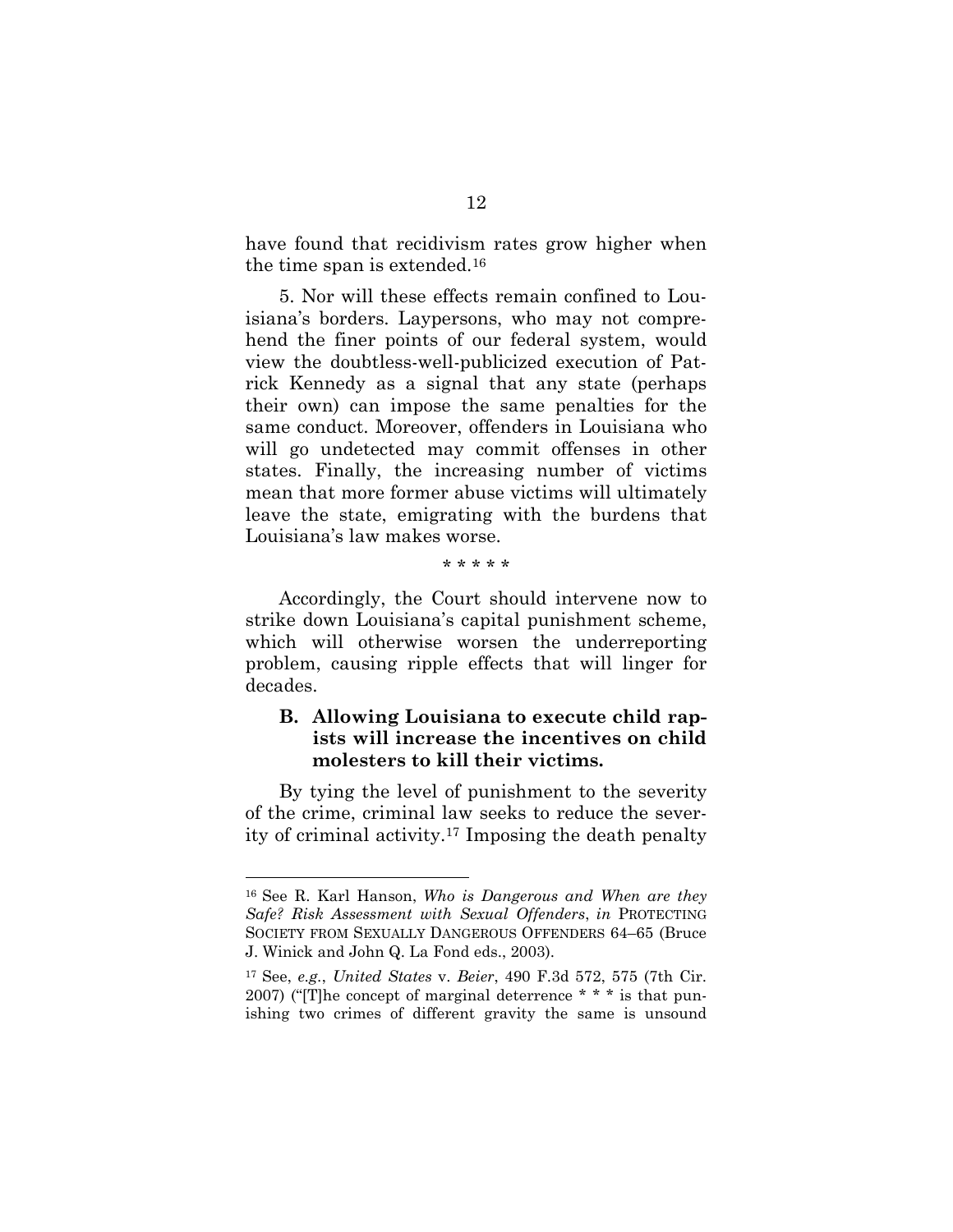for child rape upsets this basic tenet of penalty schemes—marginal deterrence—with potentially devastating effects nationwide.

If the death penalty is reserved for murder, then sex offenders have an incentive to stop short of killing their victims. Louisiana's statute, by imposing the death penalty for child rape, dangerously realigns sex offenders' incentives. If an offender believes that he will be sentenced to death if convicted of either raping a child or murdering that child, the offender will have every incentive to kill his victim and thus eliminate the primary witness to the crime.<sup>18</sup> The offender will as a result also be more likely to remain free to abuse additional children, in Louisiana and elsewhere.<sup>19</sup>

Moreover, abusers who are not known by their victims will have the strongest incentive to kill. Studies show that these abusers are already the most likely to kill their victims.<sup>20</sup> Because these

<sup>18</sup> See*, e.g.*, Corey Rayburn, *Better Dead Than R(ap)ed?: The Patriarchal Rhetoric Driving Capital Rape Statutes*, 78 ST. JOHN'S L. REV. 1119, 1159 (2004) ("If murder does not incur additional punishment, then the motivation to kill the primary witness to the crime is strong.").

<sup>19</sup> Indeed, even child molesters in states that do not impose the death penalty may decide to kill their victims in response to news reports about Louisiana's punishment scheme.

<sup>20</sup> See Lawrence A. Greenfeld, U.S. Department of Justice, Bureau of Justice Statistics, *Sex Offenses and Offenders: An Analysis of Data on Rape and Sexual Assault* 30 (Feb. 1997) (re-

when to do so would encourage additional crimes."); see also STEVEN SHAVELL, FOUNDATIONS OF ECONOMIC ANALYSIS OF LAW 518–19 (2004); JEREMY BENTHAM, AN INTRODUCTION TO THE PRINCIPLES OF MORALS AND LEGISLATION 178 (1789); CESARE BECCARIA, ON CRIMES AND PUNISHMENTS, AND OTHER WRITINGS 21 (Richard Bellamy ed., 1995) (1767).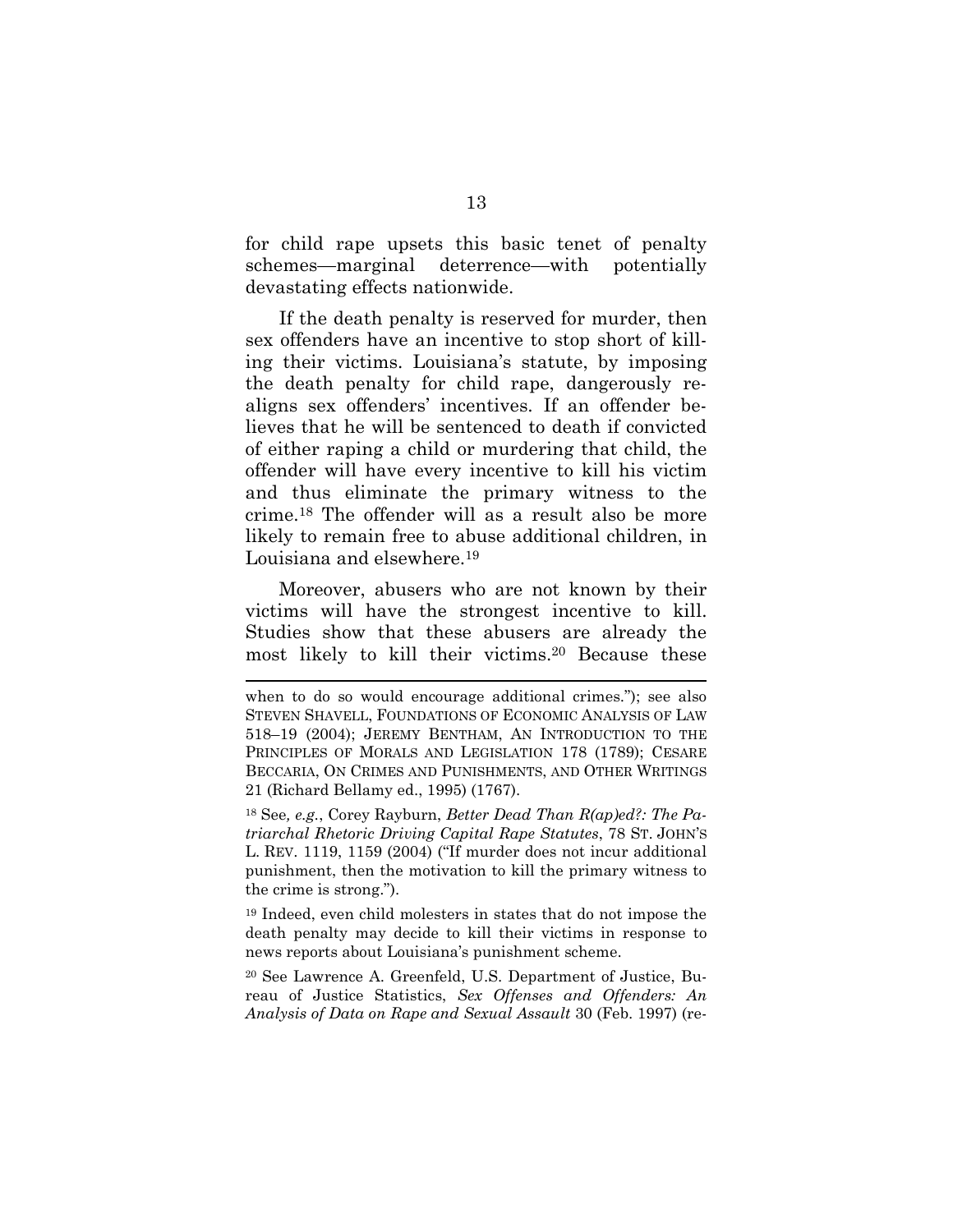cases are the ones in which child victims are most likely to report the abuse, the Louisiana law eliminates the increase in penalty that may have dissuaded some stranger perpetrators from killing—and thus silencing—their victims. Thus, not only does the Louisiana statute inhibit reporting in the majority of child sexual assaults, which are committed by family members or acquaintances, see Part A, *supra*; the scheme also encourages stranger perpetrators to kill their victims. The perverse consequence of this is to reduce the likelihood that the offender will be apprehended and that the victim will survive and receive treatment.

**C. The Louisiana statute would subject child victims to an increased number of trials and appeals, forcing them to relive painful events repeatedly and disrupting the healing process.**

It is well established that sexually abused children find the criminal justice process to be highly traumatic. Louisiana's statute will greatly increase the extent of this trauma.

1. As a general matter, court proceedings increase and extend the harm to children that began with the abuse:

> In the midst of \*\*\* vulnerability [following disclosure of abuse], the criminal justice, health, and social service systems may descend upon a child and family with such a devastating impact that its recipients are

porting that "[s]exual assault murders were about twice as likely as all murders \* \* \* to involve victims and offenders who were strangers").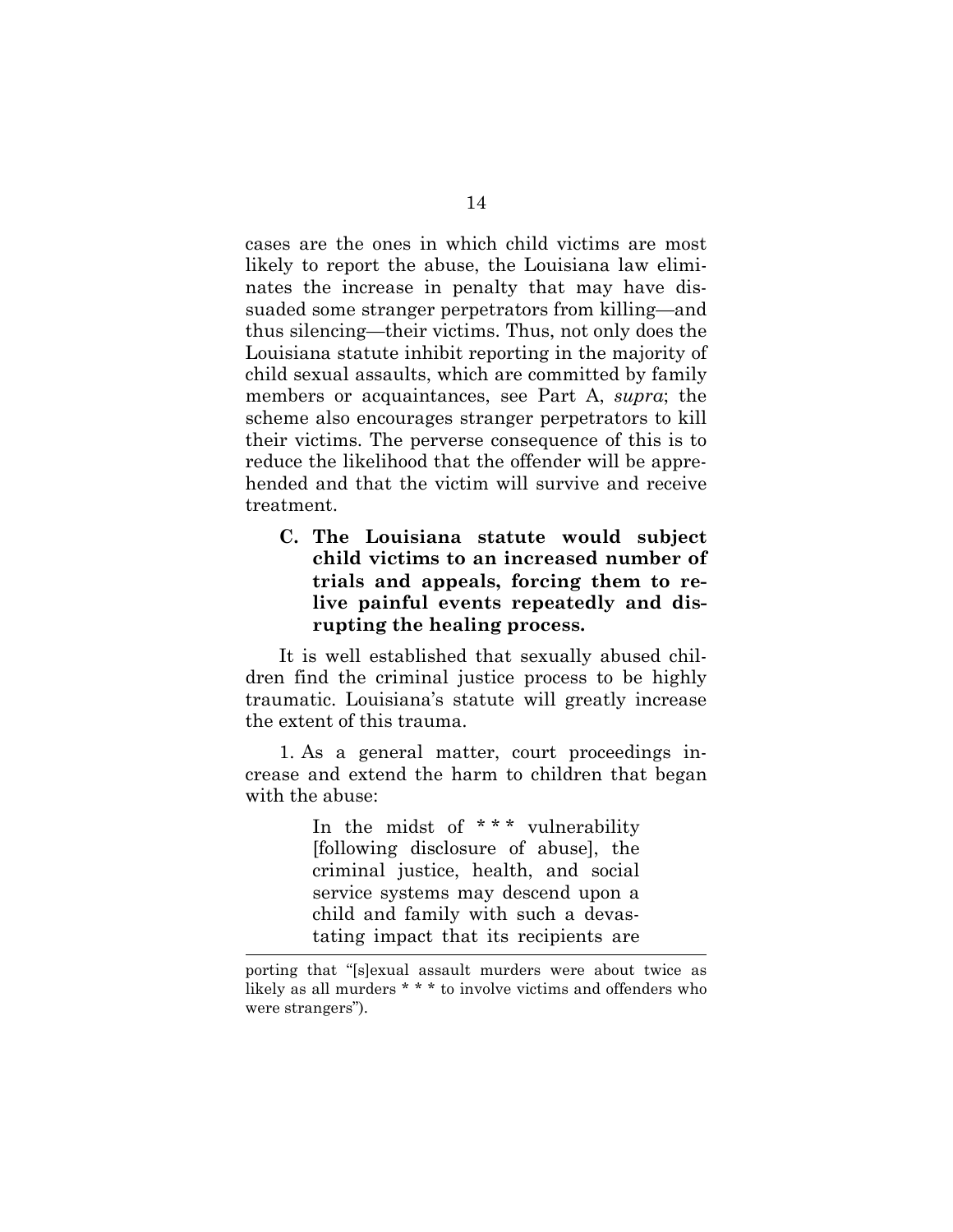#### left with the feeling that the "cure" is far worse than the symptoms.

Kee MacFarlane, *Sexual Abuse of Children*, *in* THE VICTIMIZATION OF WOMEN 81, 97 (Jane Roberts Chapman & Margaret Gates eds., 1978). Indeed, some experts conclude that "children are often *more* traumatized by the court proceedings than by the sexual abuse." KAREN L. KINNEAR, CHILDHOOD SEX-UAL ABUSE 26 (2d ed. 2007) (emphasis added).<sup>21</sup>

Perhaps the most comprehensive study to have examined the effects of testifying on abused children was conducted by Gail S. Goodman. She found that child victims find testifying in criminal court to be traumatic, not cathartic. See GAIL S. GOODMAN ET AL., TESTIFYING IN CRIMINAL COURT 50 (1992).<sup>22</sup> Moreover, repeated courtroom testimony especially hinders healing. See *id*. at 51.

Goodman and other researchers recently updated her original study and interviewed about 80 percent of that study's participants. They found that, ten years later, having testified repeatedly was "associated with poorer later mental health, including more trauma-related symptoms" and that these negative effects appeared even "for individuals who had im-

<sup>21</sup> See also Roger J.R. Levesque, *Prosecuting Sex Crimes Against Children: Time for "Outrageous" Proposals?*, 19 L. & PSYCHOL. REV. 59, 82 (1995) ("The best data shows that the likelihood that intervention, under the current system, may fail or even harm the child victim is greater than we wish to acknowledge.").

<sup>22</sup> This Court cited an earlier version of this study in *Maryland* v. *Craig*, 497 U.S. 836, 855 (1990) (noting the "growing body of academic literature documenting the psychological trauma suffered by child abuse victims who must testify in court").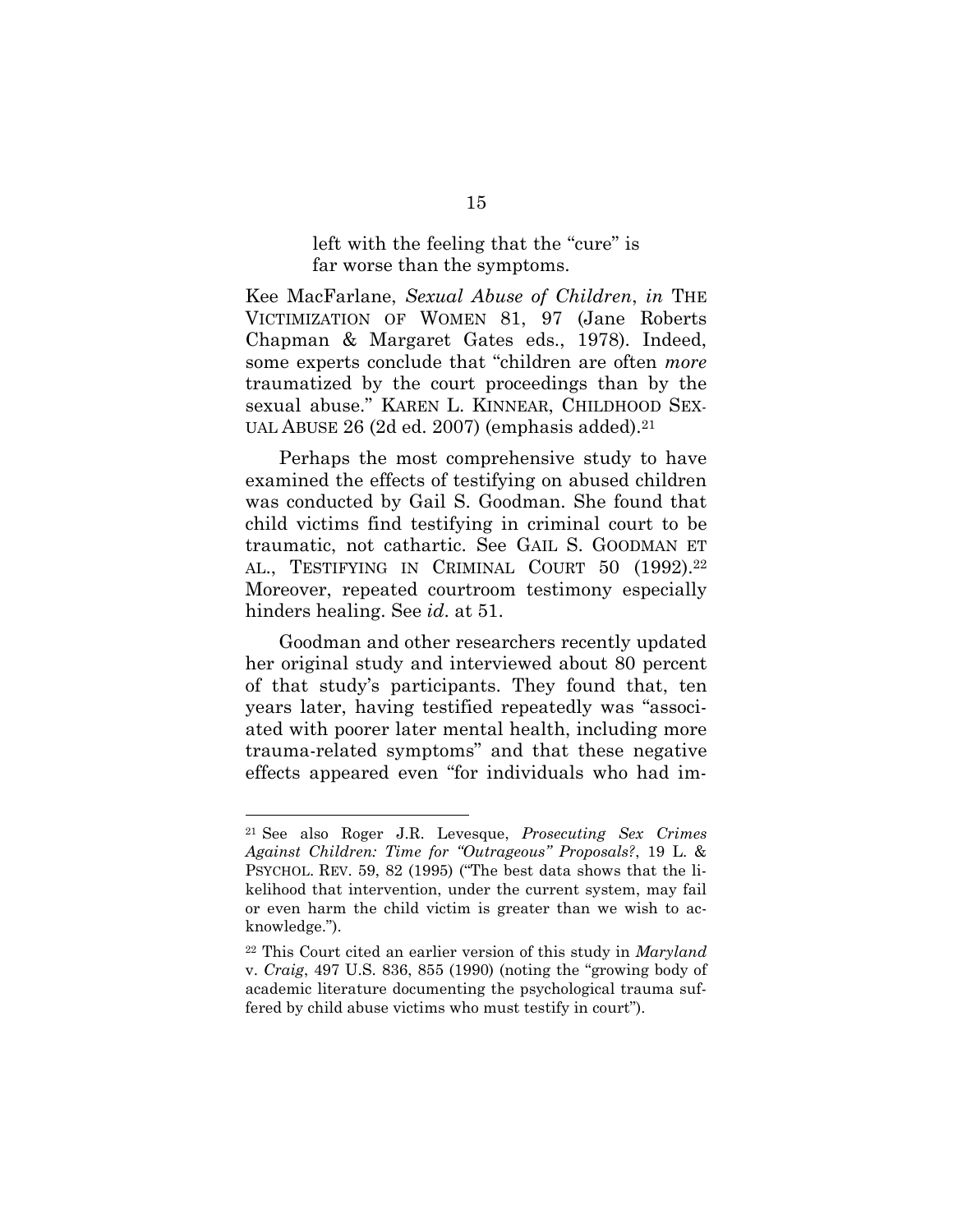proved in the short term." JODI A. QUAS ET AL., CHILDHOOD SEXUAL ASSAULT VICTIMS: LONG-TERM OUTCOMES AFTER TESTIFYING IN CRIMINAL COURT 72 (2005). The authors concluded that "testifying in the adversarial system appears to be a salient feature in and of itself with direct implications for negative outcomes, including years after legal cases have ended." *Ibid.*

2. These findings strongly suggest that Louisiana's penalty scheme will impede victims' healing process. The unique nature of the penalty here—the death penalty—will magnify the traumatic nature of the judicial process.

First, the introduction of the death penalty will likely increase the extent of the victim's exposure to the trial process. Capital cases tend to feature more and lengthier pretrial proceedings than noncapital cases. In fact, a recent study found that capital rape cases in Louisiana averaged 633 days from arrest to disposition, whereas noncapital rape cases averaged less than half as long—283 days.<sup>23</sup> The death penalty process itself also necessitates bifurcated trials, see *Gregg* v. *Georgia*, 428 U.S. 153, 195 (1976), at each stage of which the victim may be called to testify.

In addition to producing more court proceedings requiring the victim's attendance or participation, the intensity of that participation is also likely to increase. Child abuse victims are more likely to be required to testify in person in a death penalty case because the protections that child abuse victims have traditionally enjoyed in court may be eroded as "the

<sup>23</sup> See Angela D. West, *Death as Deterrent or Prosecutorial Tool? Examining the Impact of Louisiana's Child Rape Law*, 13 CRIM. JUST. POL'Y REV. 156, 183 (2002).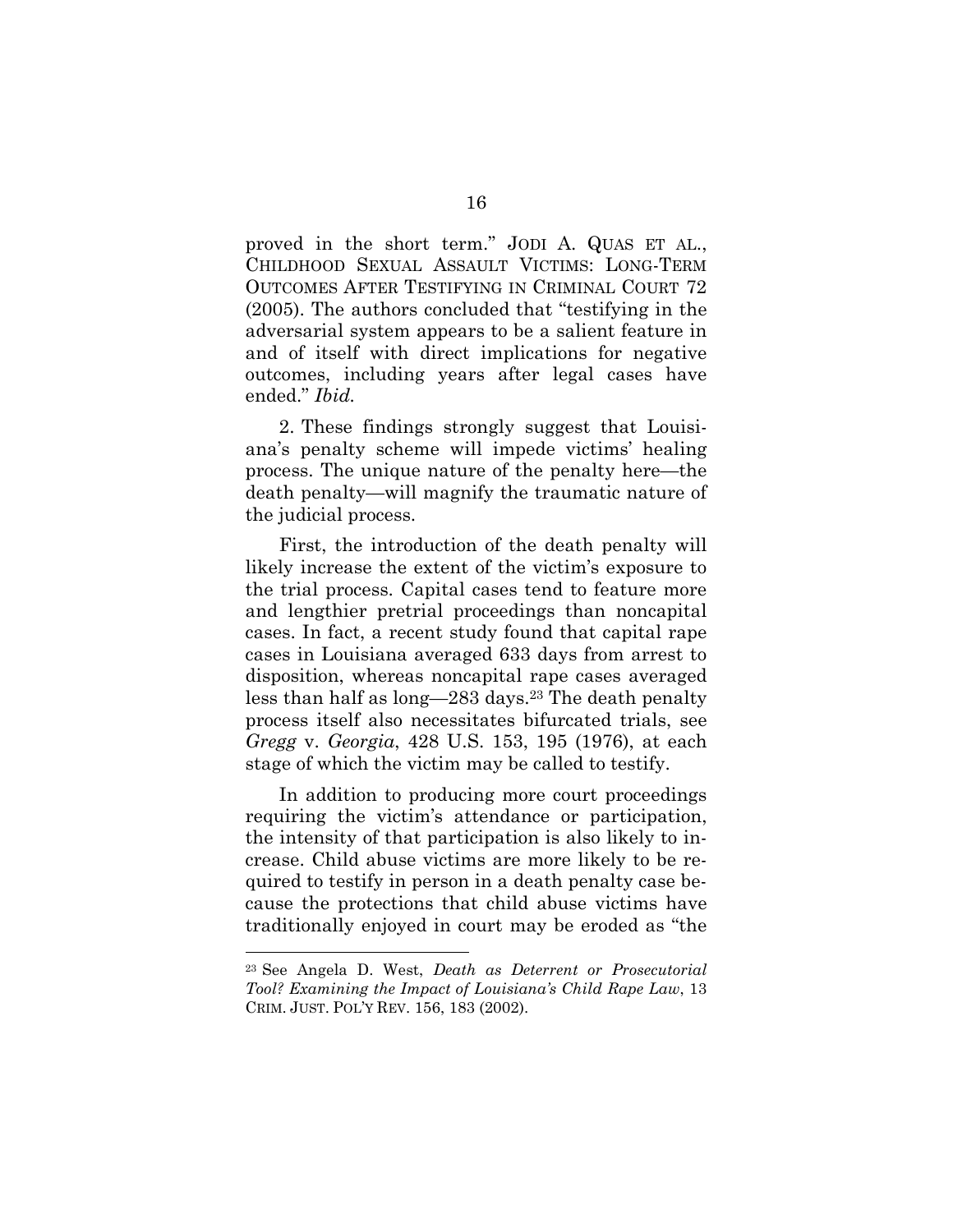acute need for reliable decisionmaking when the death penalty is at issue" (*Deck* v. *Missouri*, 544 U.S. 622, 632 (2005) (internal quotation marks omitted)) tilts the constitutional balance in favor of an abuser's "right to face his or her accusers in court" and against the "State's interest in the physical and psychological well-being of child abuse victims." *Craig*, 497 U.S. at 853; see also *ibid.* (noting that only "in some cases" would the State's interest in protecting the child witness "outweigh" the defendant's Confrontation Clause rights).

The fact that a capital case could result in the execution of the defendant also heightens the stakes for a testifying child victim, who in many cases may feel tremendous guilt and remain emotionally attached to the perpetrator. But one of the findings of the updated Goodman study is that the greater the distress of the victim while testifying—recorded by researchers using measures such as how emotional the child was on the witness stand—the poorer his or her adjustment ten or more years later.<sup>24</sup>

Thus, one therapist recounts her first-hand observation of the effects of putting victims on the witness stand:

> [I] will never forget the look on the face of a 9-year-old incest victim when her father was brought into the courtroom with chains and handcuffs around his hands and waist. \* \* \* Her only comment before she withdrew into a spasmodic, twitching epi-

<sup>&</sup>lt;sup>24</sup> See QUAS, *supra*, at 102 (concluding that "[f]eeling more negative about having to testify \* \* \* was associated with higher levels of" multiple measures of adverse mental health.).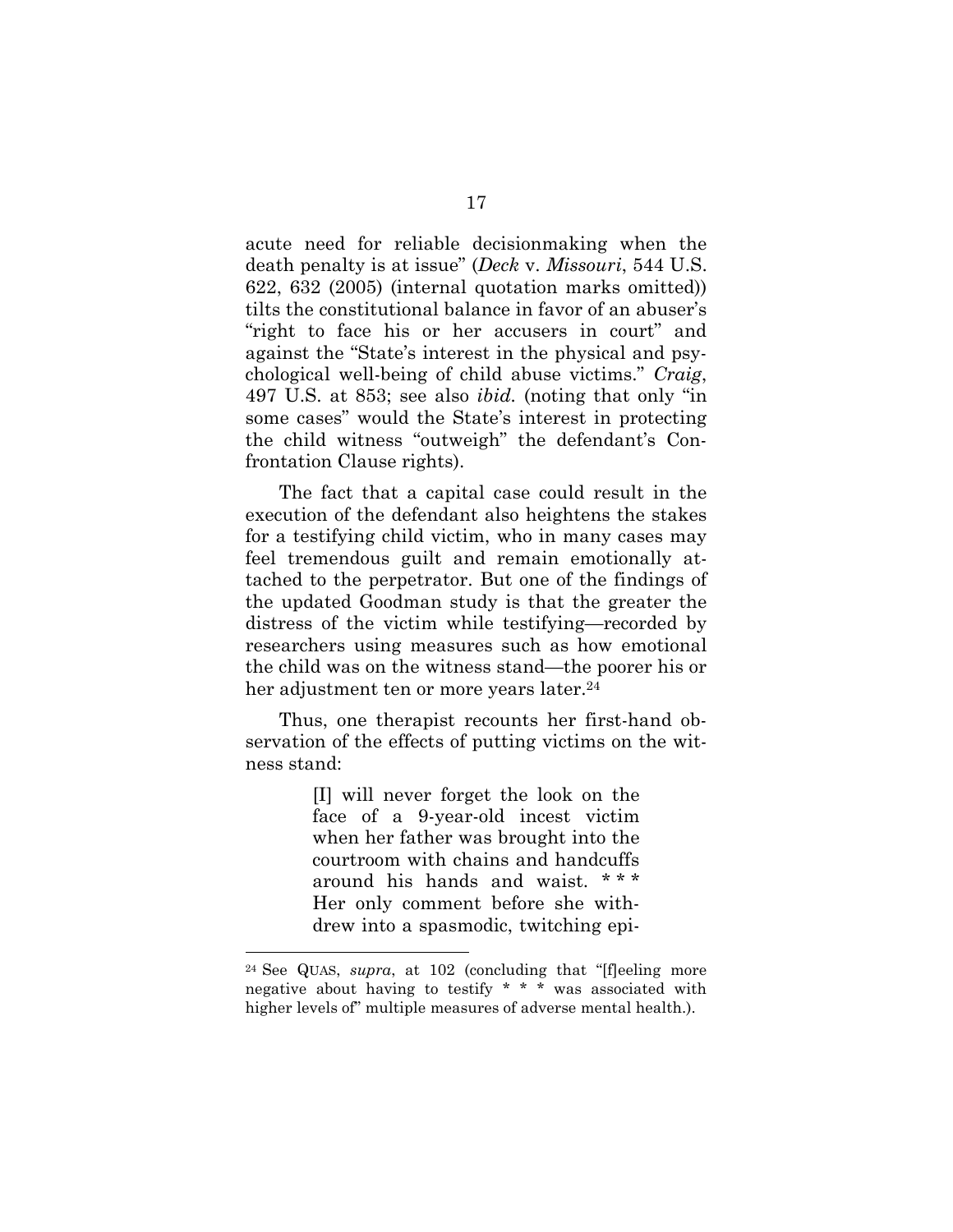#### sode \* \* \* was, "I did *that* to my Daddy?"

MacFarlane, *Sexual Abuse of Children*, *supra*, at 99 (emphasis in original). Because testifying against a parent or other loved one with the knowledge that death may follow conviction will assuredly make the experience even more distressing for the child, victims are more likely to experience intense and lasting negative effects.<sup>25</sup> Indeed, the Louisiana Supreme Court noted that when the victim in this case was on the stand, she wept repeatedly and at length—including one interlude of at least 23 minutes. See Pet. App. 16a.

Moreover, the added publicity from a death penalty trial could alone be sufficient to increase the trauma experienced by a victim. The greater the public attention that is focused on the victim, the more traumatic the experience of testifying is likely to be. See *Globe Newspaper Co.* v. *Superior Court*, 457 U.S. 596, 618 (1982) (Burger, C.J., dissenting) ("having to relate the details of the crime in front of a crowd which inevitably will include voyeuristic strangers," and which "may be expanded to include a live television audience, with reruns on the evening news," may be a "devastating" experience "leav[ing] permanent scars" for a child victim of a sex crime). More generally, when an instance of child sexual abuse gains notoriety, "negative consequences for the child are more likely to result." Abel, 7 INT'L J. L. & PSY-CHIATRY at 93.

<sup>25</sup> See QUAS, *supra*, at 102 (noting that a greater awareness of legal consequences "probably contribute[s]" to increased distress while testifying).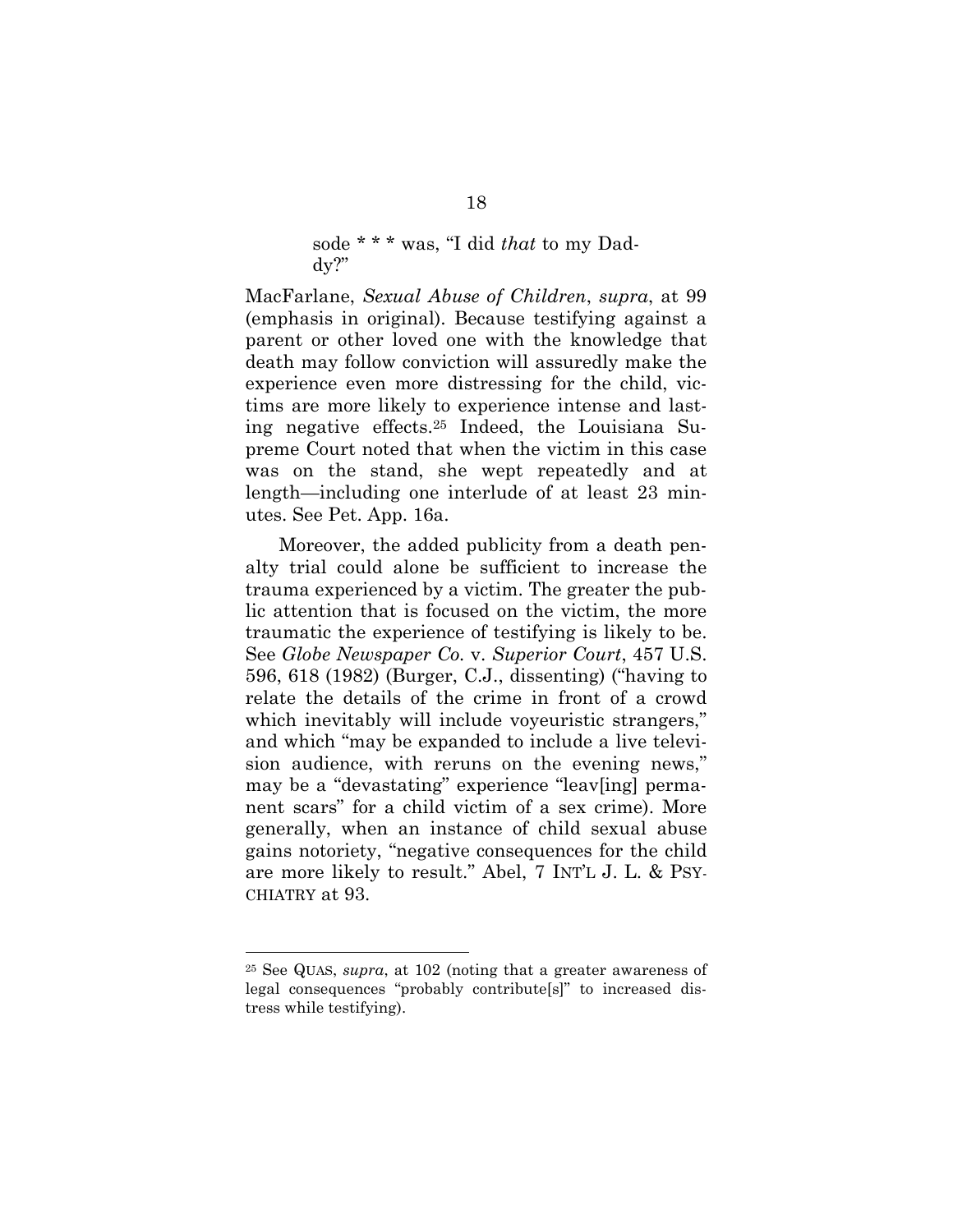In addition, the extended appeals process that inevitably follows a death sentence will draw out the trauma and hinder the healing process. The original Goodman study found that "by the time the cases were resolved, the behavioral adjustment of most, but not all children who testified was similar to that of children who did not take the stand." GOODMAN, *supra*, at 114–15. While subsequent work reveals a more lasting impact, and the study did not and could not examine the effects of drawn out death penalty appeals, Louisiana's scheme will necessarily mean that cases are not "resolved" for years. As of 2005, the length of time between sentencing and execution averaged 12 years and three months. Tracy L. Snell, U.S. Department of Justice, Bureau of Justice Statistics, *Capital Punishment 2005*, at 11 tbl 11 (Dec. 2006). During this period, not only would the publicity accompanying each stage of the appellate process dredge up traumatic memories for the victims, the high reversal rate in capital cases<sup>26</sup> would subject many victims to one or more retrials at which they would again relive the abuse. This lack of closure as well as the trauma of the eventual execution itself and the enormous publicity attendant to such an execution—could very well hamper the healing process. *Cf.* LA FOND, *supra*, at 25 (noting that triggering events may push "horrible memories of the crime" to the fore).

Finally, the fact that the abuser ultimately is executed precludes the option of future healing through a possible structured visit, which provides

<sup>26</sup> See, *e.g.*, James S. Liebman *et al.*, *Capital Attrition: Error Rates in Capital Cases, 1973–1995*, 78 TEX. L. REV. 1839, 1850 (2000) (68 percent reversal rate).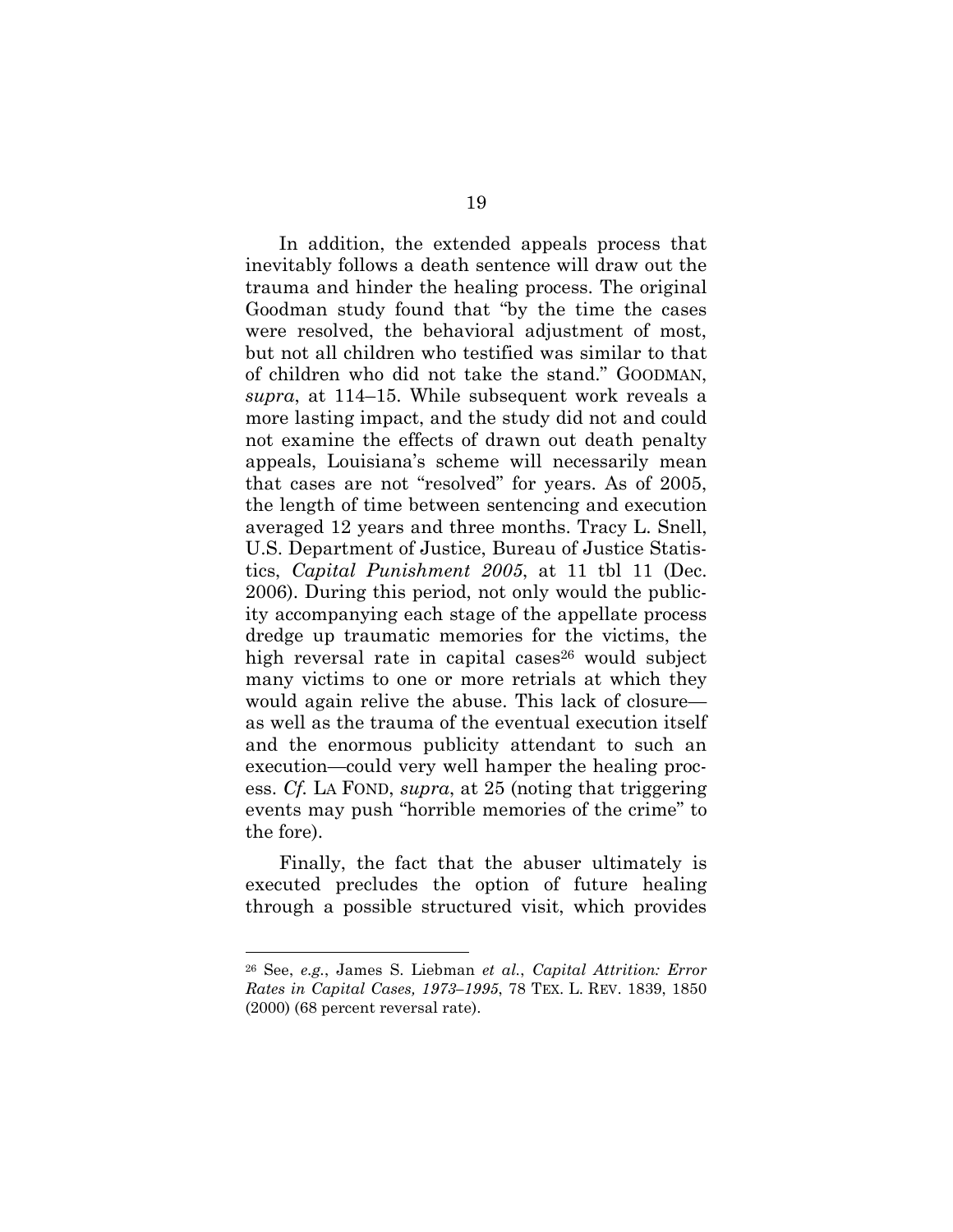the victim with the opportunity to confront his or her abuser. The Louisiana Department of Public Safety and Corrections maintains a Victim/Offender Dialogue program.<sup>27</sup> An executed offender could not participate in this process.

\* \* \* \* \*

The consequences of the Louisiana statute authorizing the death penalty for child rape are perverse—almost certainly increasing the amount of child sexual abuse, placing the victims of child abuse at great risk of death, and increasing the trauma that such victims suffer. This Court should grant the petition for certiorari to protect the victims of child rape and to clarify that, despite the heinous nature of this crime, the Eighth Amendment forbids the execution of child rapists.

#### **CONCLUSION**

The petition for a writ of certiorari should be granted.

<sup>27</sup> See Louisiana Department of Public Safety and Corrections, Victims Services, *at* http://www.doc.louisiana.gov/Victim%20 Services/victim\_services.htm.